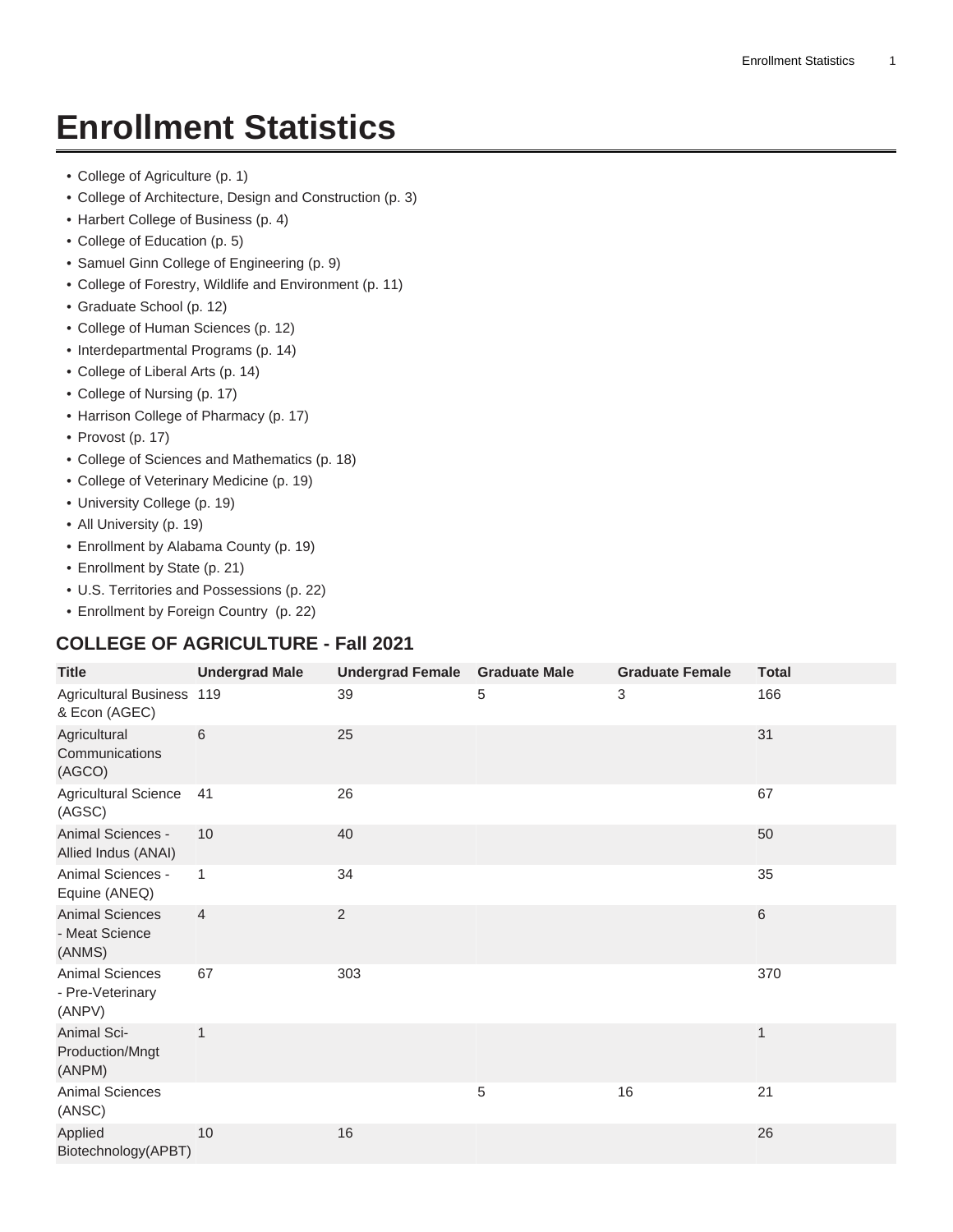| <b>Applied Economics</b><br>(APEC)                        |                |                | 12             | 4              | 16               |
|-----------------------------------------------------------|----------------|----------------|----------------|----------------|------------------|
| <b>Biol and Agric Tech</b><br>Mngt (BATM)                 | 18             | 5              |                |                | 23               |
| Crop and Soil<br>Science (CSSI)                           |                |                | $\sqrt{3}$     | $\,6\,$        | $\boldsymbol{9}$ |
| Crop and Soil<br>Science - Production<br>(CSPR)           | 12             | $\mathbf{1}$   |                |                | 13               |
| Crop and Soil<br>Science - Science<br>(CSSN)              | $\mathbf{1}$   | $\overline{c}$ |                |                | 3                |
| Crop and Soil<br>Science -<br>Soil, Water, Land<br>(CSSW) | $\sqrt{3}$     | $\mathbf{1}$   |                |                | $\overline{4}$   |
| Crop and Soil<br>Science - Turfgrass<br>(CSTU)            | 13             |                |                |                | 13               |
| Crop, Soil and<br>Environ Soil (CSGR)                     |                |                | 52             | 43             | 95               |
| Earth System<br>Science (ESSA)                            |                |                | $\sqrt{2}$     | 1              | 3                |
| Entomology (ENTM)                                         |                |                | 16             | $9\,$          | 25               |
| Environmental<br>Science (ENVI)                           | 20             | 40             |                |                | 60               |
| Fish & Allied Aquac- 1<br>Pre Vet (FIPV)                  |                | $\mathbf{1}$   |                |                | $\sqrt{2}$       |
| Fish, Aquacult &<br>Aquatic Sc (FIFA)                     | 28             | $\mathbf{1}$   |                |                | 29               |
| Fish, Aquacult and<br>Aquatic Sc (FAAS)                   |                |                | 32             | 26             | 58               |
| Fisheries & Allied<br>Aquacultures (FISH)                 | $\mathbf{1}$   |                | $\mathbf{1}$   | $\overline{4}$ | 6                |
| Food Sci Opt Grad-<br>Poultry Sci (FDSG)                  |                |                | 7              | 4              | 11               |
| Food Science (FSCI) 8                                     |                | 8              |                |                | 16               |
| Horticulture Doctoral<br>Lvl (HRTD)                       |                |                | $\mathbf{1}$   | $\overline{4}$ | 5                |
| Horticulture Master's<br>Lvl (HRTM)                       |                |                | $\,8\,$        | $\overline{2}$ | $10$             |
| Horticulture<br>Undergraduate<br>(HRTB)                   | 43             | 31             |                |                | 74               |
| Marine Resources<br>Mgmt(FIMR)                            | $\overline{4}$ | $\mathbf{1}$   |                |                | 5                |
| <b>Plant Pathology</b><br>(PLPH)                          |                |                | $\,6\,$        | 12             | 18               |
| Poultry Science-<br>Doctoral (PLTD)                       |                |                | $\mathfrak{S}$ | $\overline{4}$ | $\boldsymbol{7}$ |
| Poultry Science-<br>Masters (PLTM)                        |                |                | 12             | $\overline{4}$ | $16\,$           |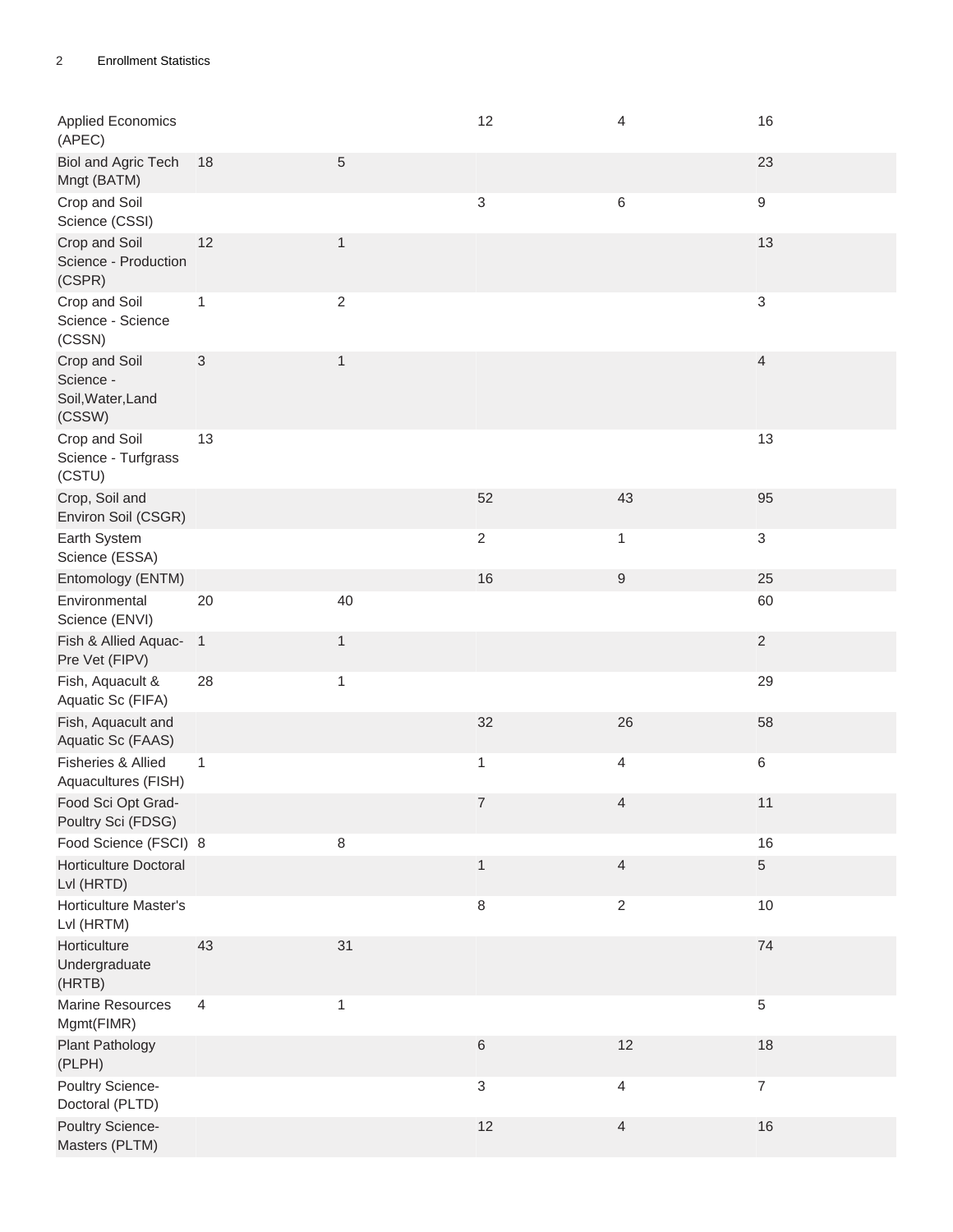| Poultry Science - Pre- 9<br>Veterinary (POPV) |     | 11  |     |     | 20   |
|-----------------------------------------------|-----|-----|-----|-----|------|
| Poultry Science-<br>Production (POPP)         | 20  | 17  |     |     | 37   |
| Undeclared<br>Agriculture (UNAG)              |     | 6   |     |     | 6    |
| <b>TOTAL</b><br><b>AGRICULTURE</b>            | 440 | 610 | 165 | 142 | 1357 |

#### <span id="page-2-0"></span>**COLLEGE OF ARCHITECTURE, DESIGN AND CONSTRUCTION - Fall 2021**

| <b>Title</b>                                     | <b>Undergrad Male</b> | <b>Undergrad Female</b> | <b>Graduate Male</b> | <b>Graduate Female</b> | <b>Total</b>   |
|--------------------------------------------------|-----------------------|-------------------------|----------------------|------------------------|----------------|
| Architecture (ARCH)                              | 116                   | 124                     |                      |                        | 240            |
| <b>Building Construction</b><br>(DBSC)           |                       |                         | $\overline{2}$       | $\mathfrak{S}$         | $\overline{5}$ |
| <b>Building Science -</b><br>Construction (BSCC) |                       |                         | 35                   | 14                     | 49             |
| <b>Building Science</b><br>(BSCI)                | 250                   | 15                      |                      |                        | 265            |
| Construction<br>Management (BSCM)                |                       |                         | 34                   | 13                     | 47             |
| Environmental<br>Design (ENVD)                   | 51                    | 46                      |                      |                        | 97             |
| <b>Executive Tech Const</b><br>Mngt (ETCM)       |                       |                         | 3                    |                        | $\mathfrak{S}$ |
| <b>Graphic Design</b><br>(GDES)                  | 18                    | 94                      |                      |                        | 112            |
| <b>Industrial Design</b><br>(INDD)               | 81                    | 57                      | 12                   | $\,6\,$                | 156            |
| <b>Industrial Design</b><br>Studies(IDSS)        | $\overline{2}$        | $\overline{2}$          |                      |                        | $\overline{4}$ |
| <b>Interior Architecture</b><br>(ARIA)           | $\overline{7}$        | 22                      |                      |                        | 29             |
| Landscape<br>Architecture (LAND)                 | $\boldsymbol{9}$      | $\hbox{9}$              | $\boldsymbol{9}$     | 17                     | 44             |
| Pre-Architecture<br>(PARC)                       | 68                    | 83                      |                      |                        | 195            |
| Pre-Building Science 385<br>(PBSC)               |                       | 43                      |                      |                        | 428            |
| Pre-Graphic Design, 17<br>Arch (PGDE)            |                       | 86                      |                      |                        | 103            |
| Pre-Industrial Design 13<br>(PIND)               |                       | 12                      |                      |                        | 25             |
| Pre-Environ Design - 2<br>Landscape (PLND)       |                       | $\mathbf{1}$            |                      |                        | $\mathfrak{S}$ |
| Public Interest Design<br>(ARCP)                 |                       |                         | 3                    | $\mathbf{1}$           | $\overline{4}$ |
| <b>Real Estate</b><br>Development                |                       |                         | 41                   | 14                     | 55             |
| <b>TOTAL</b><br><b>ARCHITECTURE</b>              | 1019                  | 594                     | 139                  | 68                     | 1820           |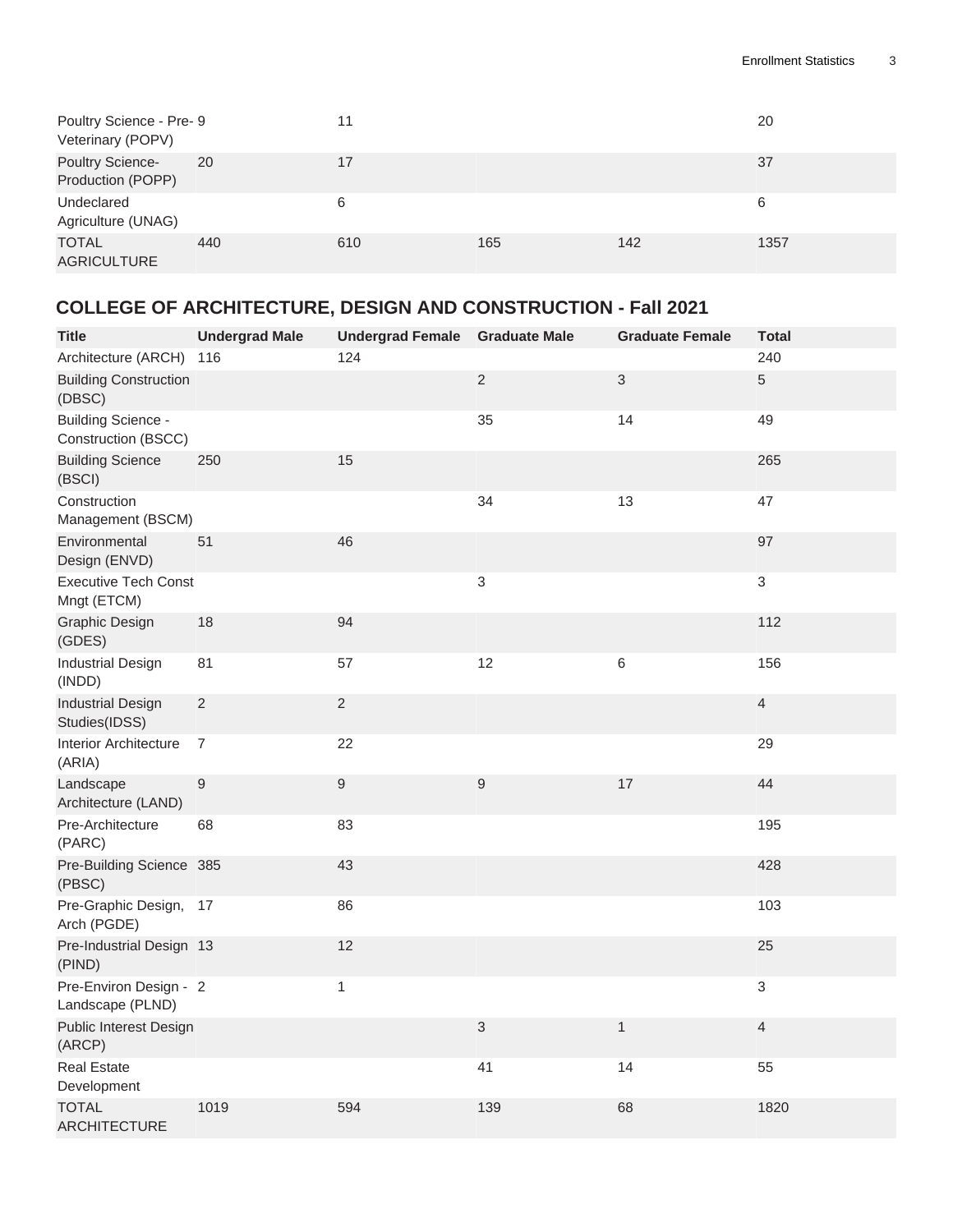#### <span id="page-3-0"></span>**HARBERT COLLEGE OF BUSINESS - Fall 2021**

| <b>Title</b>                                        | <b>Undergrad Male</b> | <b>Undergrad Female</b> | <b>Graduate Male</b> | <b>Graduate Female</b> | <b>Total</b>              |
|-----------------------------------------------------|-----------------------|-------------------------|----------------------|------------------------|---------------------------|
| Accounting (ACCT)                                   | 203                   | 211                     | 38                   | 72                     | 524                       |
| Aviation Management 0<br>(AVMG)                     |                       | $\mathbf{1}$            |                      |                        | 11                        |
| <b>Business - Finance</b><br>Conc (BFIN)            |                       |                         | 7                    | 3                      | $10$                      |
| <b>Business -</b><br>Management Conc<br>(BMGT)      |                       |                         | 8                    | $\overline{7}$         | 17                        |
| <b>Business Admin</b><br>(Executive) (BUSX)         |                       |                         | 66                   | 33                     | 99                        |
| <b>Business</b><br>Administration-GR<br>(BUSA)      |                       |                         | 462                  | 246                    | 708                       |
| <b>Business Admin-</b><br>Physician (BUSP)          |                       |                         | 22                   | 14                     | 36                        |
| <b>Business</b><br>Administration<br>(BSAD)         | 248                   | 160                     |                      |                        | 408                       |
| <b>Business Analytics</b><br>(BUAL)                 | 144                   | 57                      | 6                    | 1                      | 208                       |
| <b>Business -</b><br>Information Sys Conc<br>(BISM) |                       |                         | 6                    | 3                      | $\boldsymbol{9}$          |
| <b>Cyber Security</b><br>Management (CYSM)          |                       |                         | $\overline{c}$       | 1                      | $\ensuremath{\mathsf{3}}$ |
| Finance (FINC)                                      | 583                   | 196                     |                      |                        | 779                       |
| Finance (FINM)                                      |                       |                         | 54                   | 23                     | 77                        |
| <b>Information Systems</b><br>Management (ISMN)     | 134                   | 29                      |                      |                        | 163                       |
| International<br><b>Business (IBUS)</b>             | 0                     | 1                       |                      |                        | 1                         |
| Management (MNGT) 183                               |                       | 119                     |                      |                        | 302                       |
| Management<br><b>Information Systems</b><br>(MIS)   |                       |                         | 44                   | 17                     | 61                        |
| Marketing (MKTG)                                    | 268                   | 408                     |                      |                        | 978                       |
| Pre-Business (PREB) 1175                            |                       | 704                     | $\overline{2}$       | 5                      | 1886                      |
| Supply Chain<br>Management (SCMN)                   | 408                   | 106                     |                      |                        | 514                       |
| Supply Chain<br>Management<br>Innovation (SCMV)     |                       |                         | $\overline{2}$       |                        | $\sqrt{2}$                |
| <b>Undeclared Business 5</b><br>(UNBA)              |                       |                         |                      |                        | 5                         |
| <b>TOTAL BUSINESS</b>                               | 3351                  | 1992                    | 719                  | 425                    | 6487                      |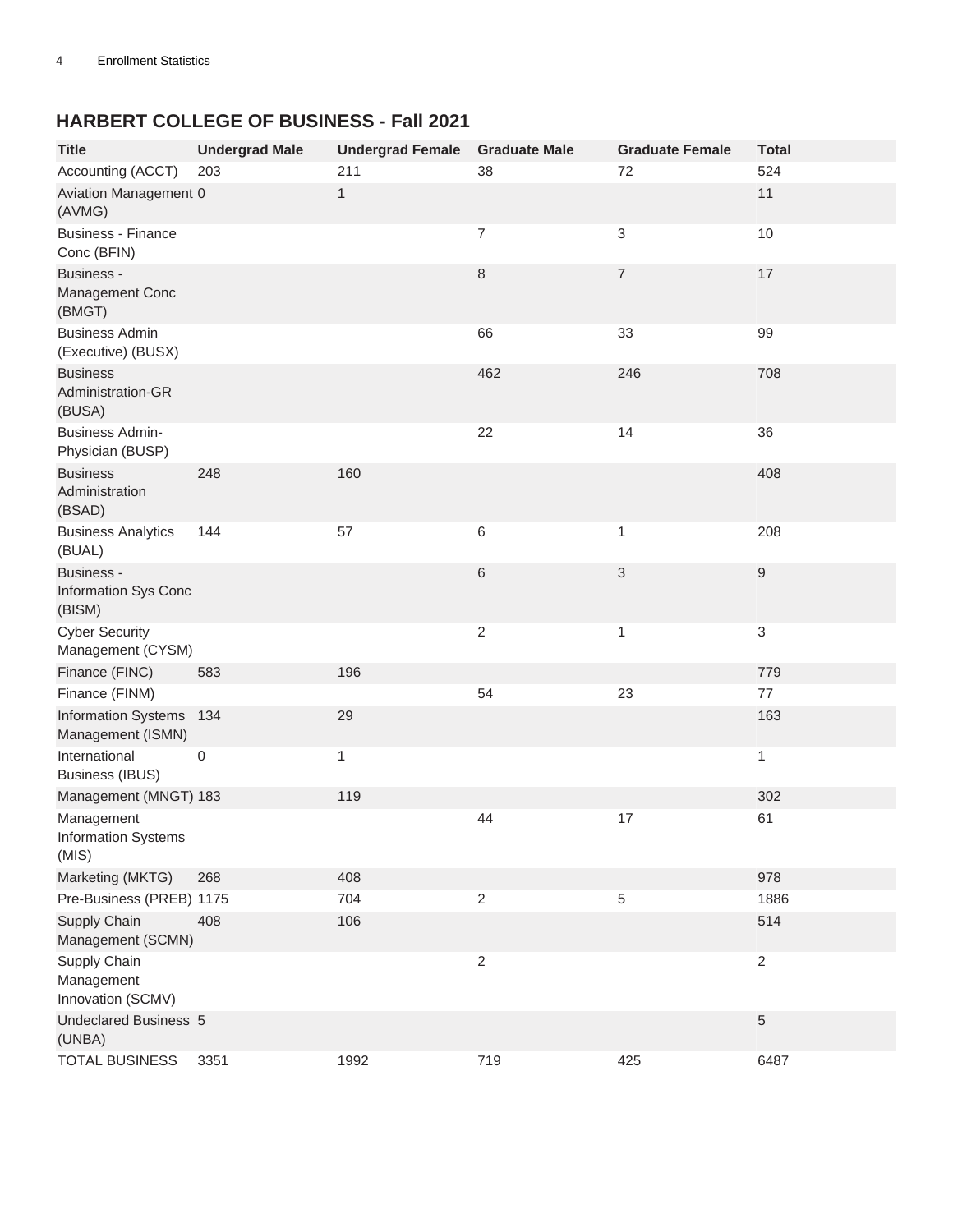#### <span id="page-4-0"></span>**COLLEGE OF EDUCATION - Fall 2021**

| <b>Title</b>                               | <b>Undergrad Male</b> | <b>Undergrad Female</b> | <b>Graduate Male</b> | <b>Graduate Female</b> | <b>Total</b>   |
|--------------------------------------------|-----------------------|-------------------------|----------------------|------------------------|----------------|
| Admin of Supervis &<br>Curriculum (ASCG)   |                       |                         | 11                   | 29                     | 40             |
| Admin of Elem<br>& Secondary Ed<br>(AESG)  |                       |                         | 16                   | 42                     | 58             |
| Admin Elem & Sec<br>Ed Specialist (AESS)   |                       |                         | $\overline{2}$       | 6                      | $\,8\,$        |
| Admin. of Higher<br>Education (AHEG)       |                       |                         | 20                   | 48                     | 68             |
| Adult Ed & Engl Lang<br>Teaching(ADEL)     |                       |                         |                      |                        |                |
| <b>Adult Ed Graduate</b><br>(ADEG)         |                       |                         | 42                   | 106                    | 148            |
| <b>Adult Ed Specialist</b><br>(ADES)       |                       |                         | $\overline{2}$       | 5                      | $\overline{7}$ |
| <b>Adult Education</b><br>(ADED)           |                       |                         | $\,6$                | 5                      | 11             |
| Agricultural<br>Leadership (AGLG)          |                       |                         |                      |                        |                |
| Agriscience Ed<br>Specialist (CAGS)        |                       |                         | $\,8\,$              | $\overline{7}$         | 15             |
| Agriscience Ed<br>Graduate (CAGG)          |                       |                         | 9                    | 12                     | 21             |
| Agriscience Ed<br>Undergraduate<br>(CAGB)  | $\overline{2}$        | $\mathbf 2$             |                      |                        | 4              |
| <b>Biology Ed Graduate</b><br>(CBIG)       |                       |                         |                      | 3                      | $\mathsf 3$    |
| Business & Mktg Ed<br>Graduate (CBMG)      |                       |                         | $\,8\,$              | 6                      | 14             |
| Business & Mktg Ed<br>Specialist (CBMS)    |                       |                         | $\overline{2}$       | 5                      | $\overline{7}$ |
| Bus & Mktg Ed<br>Undergraduate<br>(CBMB)   | $\sqrt{2}$            |                         |                      |                        | 2              |
| Career & Technical<br>Education (CTCG)     |                       |                         | 13                   | 32                     | 45             |
| Chemistry Ed<br>Undergraduate<br>(CCHB)    | 1                     | 1                       |                      |                        | $\sqrt{2}$     |
| <b>Chemistry Education</b><br>(CCHG)       |                       |                         |                      | 1                      | 1              |
| <b>Clinical Mental Hith</b><br>Coun (CMHC) |                       |                         | $\boldsymbol{9}$     | 40                     | 49             |
| Collab Teach Sp Ed<br>Graduate (RSCG)      |                       |                         | $\sqrt{2}$           | 8                      | 10             |
| Collab Teach Sp Ed 2<br>Undergrad (RSCB)   |                       | 23                      |                      |                        | 25             |
| College/University<br>Teaching(CGTC)       |                       |                         |                      |                        |                |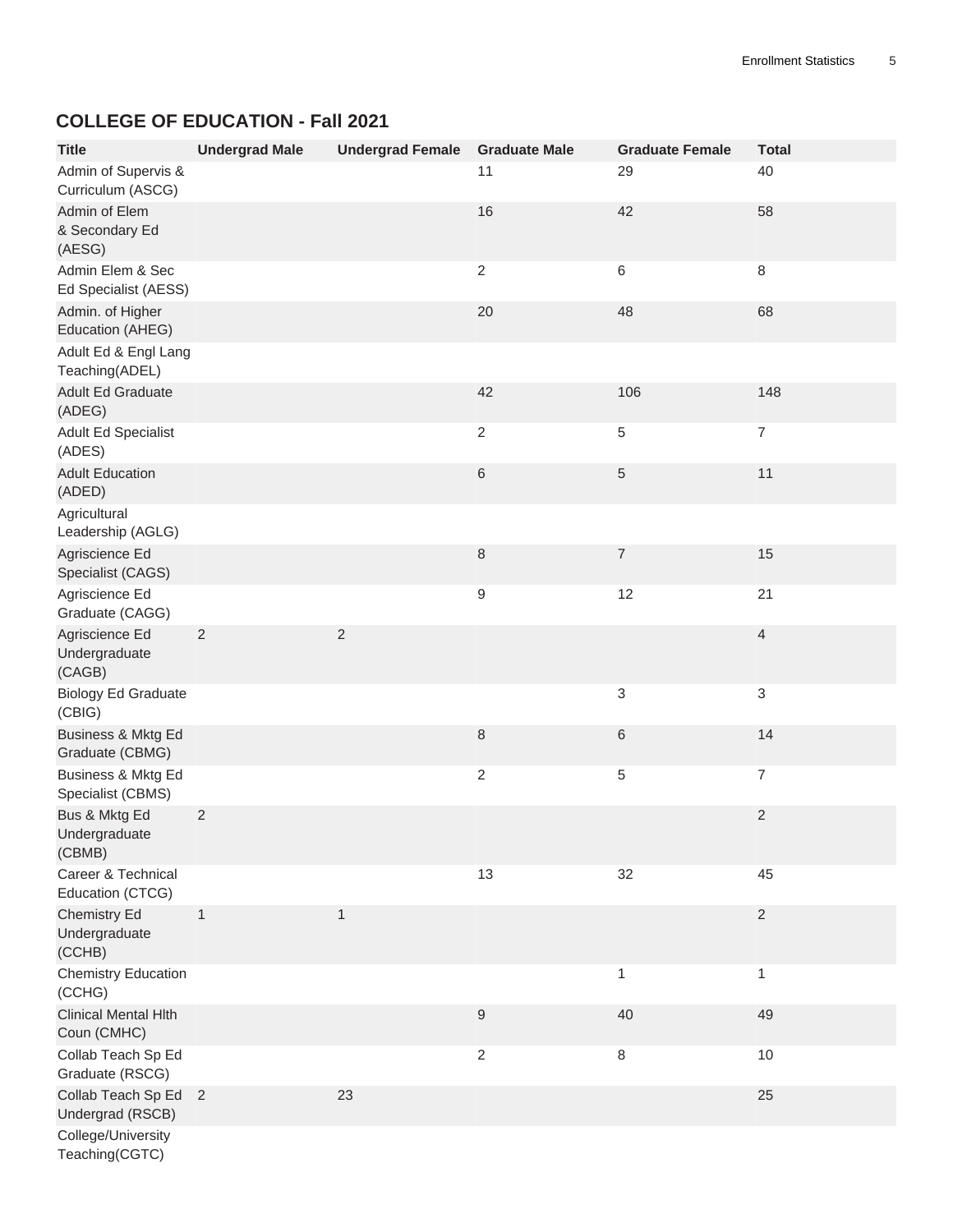| Counseling<br>Psychology (COPG)                    |              |                  | $\overline{\mathcal{L}}$ | 33                        | 37             |
|----------------------------------------------------|--------------|------------------|--------------------------|---------------------------|----------------|
| Counselor Education-<br>Supervisor (CEDG)          |              |                  | 6                        | 24                        | 30             |
| Eagles (EAGL)                                      | 13           | $\boldsymbol{9}$ |                          |                           | 22             |
| Early Child Ed<br>Graduate (CECG)                  |              |                  | $\sqrt{2}$               | 23                        | 25             |
| Early Childhood<br>Education<br>Specialist(CECS)   |              |                  |                          | $\ensuremath{\mathsf{3}}$ | 3              |
| Early Child Ed<br>Undergraduate<br>(CECB)          | $\mathbf{1}$ | 83               |                          |                           | 84             |
| Early/Elem Sp Ed,<br>P-6 (RSDB)                    |              | 11               |                          |                           | 11             |
| Early/Elem Sp Ed,<br>P-6 (RSDG)                    |              |                  |                          | $\overline{7}$            | $\overline{7}$ |
| Educational<br>Leadership (EDLR)                   |              |                  |                          |                           |                |
| Educational<br>Psychology (EPGG)                   |              |                  | 6                        | 20                        | 26             |
| <b>Elementary Ed</b><br>Graduate (CEEG)            |              |                  | $\mathbf{1}$             | $17$                      | 18             |
| <b>Elementary Ed</b><br>Specialist (CEES)          |              |                  |                          | $\overline{2}$            | $\overline{2}$ |
| <b>Elementary Ed</b><br>Undergraduate<br>(CEEB)    | $\sqrt{3}$   | 120              |                          |                           | 126            |
| Eng Lang Arts Ed<br>Graduate (CEGG)                |              |                  | $\mathbf 1$              | 11                        | 12             |
| Eng Lang Arts Ed<br>Specialist (CEGS)              |              |                  |                          |                           |                |
| Eng Lang Arts Ed<br>Undergraduate<br>(CEGB)        | $\sqrt{5}$   | 19               |                          |                           | 24             |
| English for Spkrs<br>Other Lang (CESG)             |              |                  | $\sqrt{3}$               | 10                        | 13             |
| <b>Exercise Science</b><br>Graduate (KESG)         |              |                  | 19                       | $20\,$                    | 39             |
| <b>Exercise Science</b><br>Undergraduate<br>(KESB) | 167          | 373              |                          |                           | 540            |
| Fitness Cond &<br>Perform Option<br>(KFCB)         | 61           | 22               |                          |                           | 83             |
| French Ed Graduate<br>(CFRG)                       |              |                  | $\mathbf{1}$             | $\boldsymbol{9}$          | 10             |
| French Education<br>Specialist(CFRS)               |              |                  | $\mathbf{1}$             | $\mathbf{1}$              | $\overline{2}$ |
| French Education<br>Undergraduate(CFRB)            |              |                  |                          |                           |                |
| General Science Ed<br>Graduate (CSIG)              |              |                  | $\sqrt{3}$               | $\sqrt{3}$                | 6              |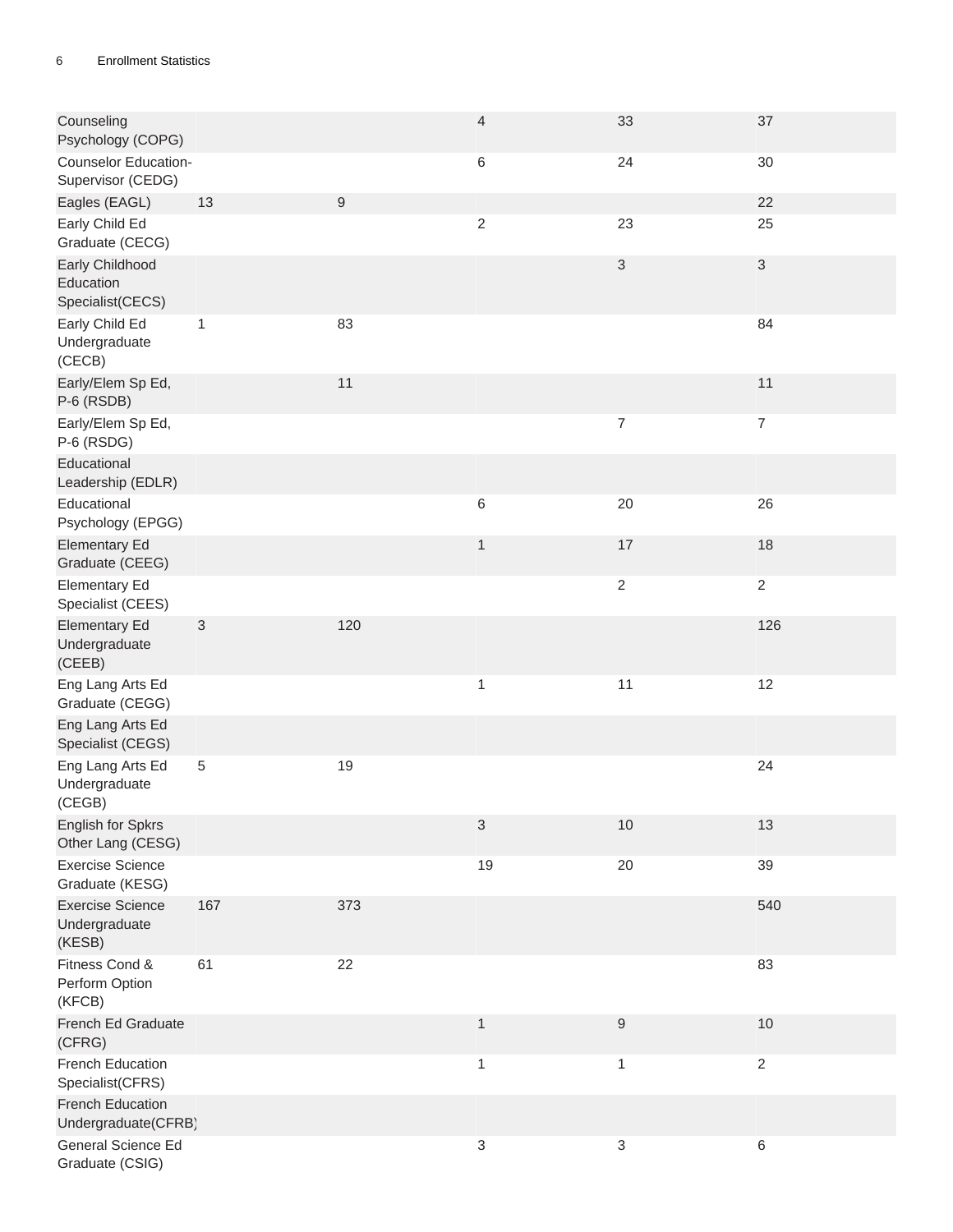| General Science Ed 1<br>Undergrad (CSIB)    |                           | $\,6\,$                  |                  |                           | $\boldsymbol{7}$          |
|---------------------------------------------|---------------------------|--------------------------|------------------|---------------------------|---------------------------|
| Gen Social Sci Ed<br>Graduate (CSTG)        |                           |                          | $\boldsymbol{9}$ | $\sqrt{2}$                | 11                        |
| Gen Social Sci Ed<br>Undergrad (CSTB)       | 17                        | $\,8\,$                  |                  |                           | 25                        |
| German Education<br>(CGRB)                  |                           | $\mathbf{1}$             |                  |                           | $\mathbf{1}$              |
| <b>History Ed Specialist</b><br>(CHYS)      |                           |                          |                  |                           |                           |
| <b>History Education</b><br>(CHYG)          |                           |                          | 1                | $\mathbf{1}$              | $\sqrt{2}$                |
| Instructional<br>Leadership (INLD)          |                           |                          | $\overline{2}$   | $\ensuremath{\mathsf{3}}$ | 5                         |
| Kinesiology (KNLG)<br>Library Media         |                           |                          | 20<br>$\,0\,$    | 31<br>$\mathbf{1}$        | 51<br>$\mathbf{1}$        |
| (MSEG)<br>Library Media Ed                  |                           |                          |                  | $\sqrt{2}$                | $\sqrt{2}$                |
| Specialist (MSES)                           |                           |                          |                  |                           |                           |
| Mathematics Ed<br>Graduate (CMAG)           |                           |                          | $\boldsymbol{0}$ | $\boldsymbol{7}$          | $\boldsymbol{7}$          |
| Mathematics Ed<br>Undergraduate<br>(CMAB)   | $\ensuremath{\mathsf{3}}$ | 16                       |                  |                           | 19                        |
| <b>Movement Skills</b><br>Analysis (KMSA)   |                           |                          | $\mathbf{1}$     |                           | $\mathbf{1}$              |
| Music Ed Instru/Voc 7<br>Undergrad (CMCB)   |                           | 6                        |                  |                           | 13                        |
| Music Ed<br>Instrumental<br>Graduate (CMIG) |                           |                          | 15               | $\,8\,$                   | 23                        |
| Music Ed Instru<br>Specialist (CMIS)        |                           |                          | $\boldsymbol{9}$ | $\mathsf 9$               | 18                        |
| Music Ed Vocal<br>Graduate (CMVG)           |                           |                          | $\boldsymbol{7}$ | 12                        | 19                        |
| Music Ed Vocal<br>Specialist (CMVS)         |                           |                          | 4                | $\mathsf 3$               | $\boldsymbol{7}$          |
| Physical Activity &<br>Health (KPAB)        | 18                        | 12                       |                  |                           | $30\,$                    |
| Physical Activity/<br>Health Grad (KPAG)    |                           |                          |                  | 5                         | $\,$ 5 $\,$               |
| Physical Ed/Teach<br>Ed Undergrad<br>(KPEB) | $\sqrt{7}$                | 1                        |                  |                           | $\,8\,$                   |
| Physical Ed/Teach<br>Ed Graduate (KPEG)     |                           |                          | $\sqrt{3}$       | $\mathbf 1$               | 4                         |
| <b>Physics Education</b><br>(CPHG)          |                           |                          |                  |                           |                           |
| Pre-Agriscience<br>Education (PCAG)         | $\ensuremath{\mathsf{3}}$ | $\overline{\mathcal{I}}$ |                  |                           | 10                        |
| Pre-Business & Mktg 1<br>Education (PCBM)   |                           | $\sqrt{2}$               |                  |                           | $\ensuremath{\mathsf{3}}$ |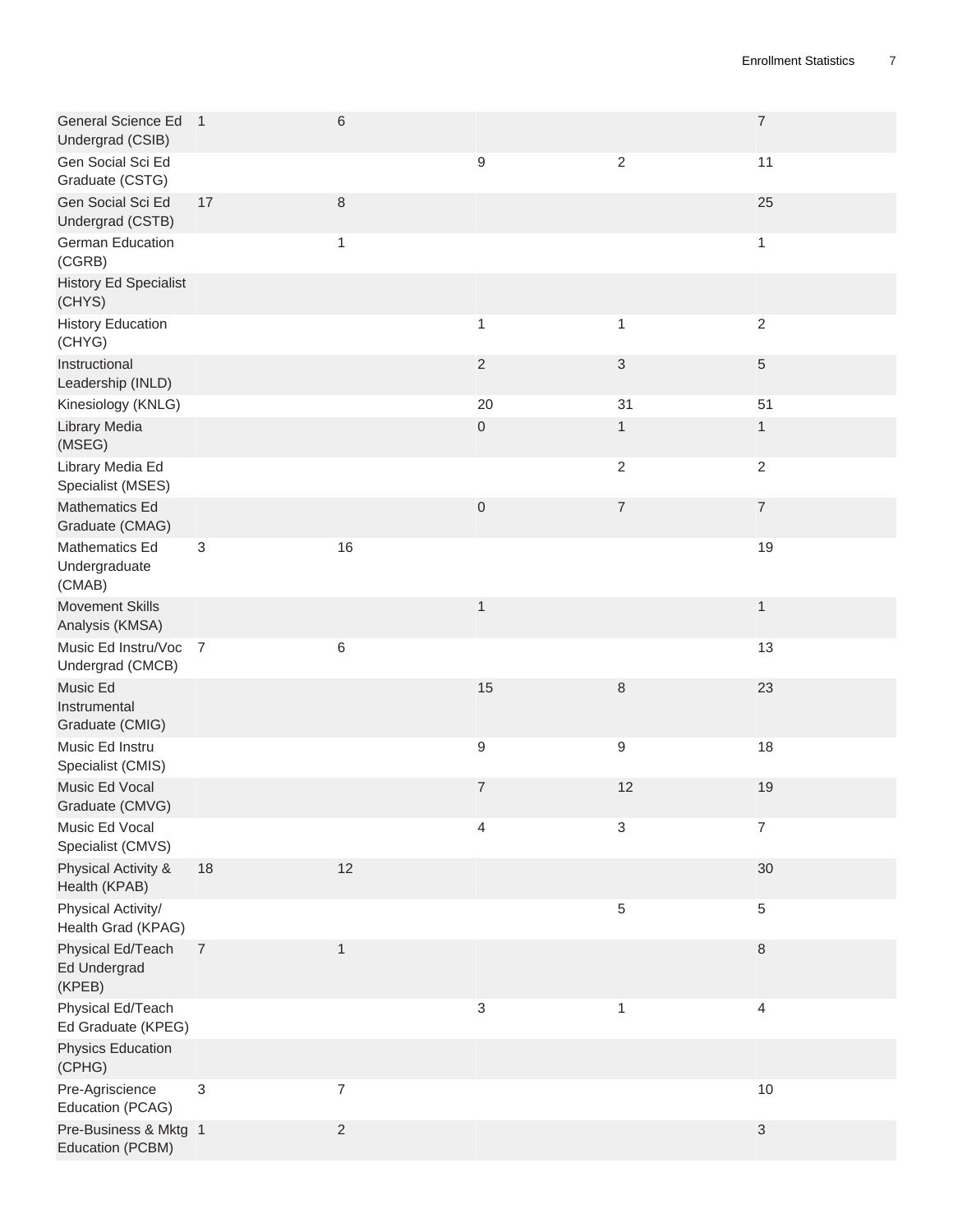| Pre-Chemistry<br>Education (PCCH)           |                | 3            |              |                           | 3            |
|---------------------------------------------|----------------|--------------|--------------|---------------------------|--------------|
| Pre-Early Childhood 1<br>Education (PCEC)   |                | 84           |              |                           | 85           |
| Pre-Early/Elem SpEd, 2<br>P-6 (PRSD)        |                | 12           |              |                           | 14           |
| Pre-Elementary<br>Education (PCEE)          | 8              | 177          |              |                           | 185          |
| Pre-English Lang Arts 9<br>Educ (PCEG)      |                | 29           |              |                           | 38           |
| Pre-German<br>Education (PCGR)              |                | $\mathbf{1}$ |              |                           | $\mathbf{1}$ |
| Pre-Mathematics<br>Education (PCMA)         | 6              | 9            |              |                           | 15           |
| Pre-Music Ed Comb<br>Instru/Vocal (PCMC)    | 29             | 27           |              |                           | 56           |
| Pre-Physics<br>Education (PKPE)             | 11             | 5            |              |                           | 16           |
| Pre-Physics<br>Education (PCPH)             |                |              |              |                           |              |
| Pre-Science<br>Education, General<br>(PCSI) | $\overline{2}$ | 9            |              |                           | 11           |
| Pre-Social Science<br>Education (PCST)      | 29             | 25           |              |                           | 54           |
| Pre-Spanish<br>Education (PCSN)             | $\overline{4}$ | $\,6$        |              |                           | 10           |
| Pre-Special Ed<br>Collab Teacher<br>(PRSC)  | 6              | 28           |              |                           | 34           |
| Program Evaluation<br>(PGEV)                |                |              | $\mathbf{1}$ | $\mathbf{1}$              | $\sqrt{2}$   |
| <b>Physics Education</b><br>(CPHB)          |                | $\mathbf{1}$ |              |                           | 1            |
| Reading Education<br>(CNRG)                 |                |              |              | $\boldsymbol{9}$          | 9            |
| Rehabilitation and<br>Special Ed (RSSG)     |                |              | $\sqrt{3}$   | 12                        | 15           |
| Rehab & Disability<br>Studies (RSRB)        | $\,6\,$        | 111          |              |                           | 117          |
| Rehabilitation<br>Counseling (RRSG)         |                |              | $\sqrt{5}$   | 22                        | $27\,$       |
| <b>School Counseling</b><br>(CPSG)          |                |              | $\mathbf{1}$ | 24                        | 25           |
| Sp Ed Collab Tchr<br>Specialist (RSCS)      |                |              |              | $\ensuremath{\mathsf{3}}$ | 3            |
| Spanish Ed Graduate<br>(CSNG)               |                |              | $\mathbf{1}$ | $\overline{\mathcal{I}}$  | 8            |
| Spanish Ed Specialist<br>(CSNS)             |                |              |              | $\boldsymbol{7}$          | 7            |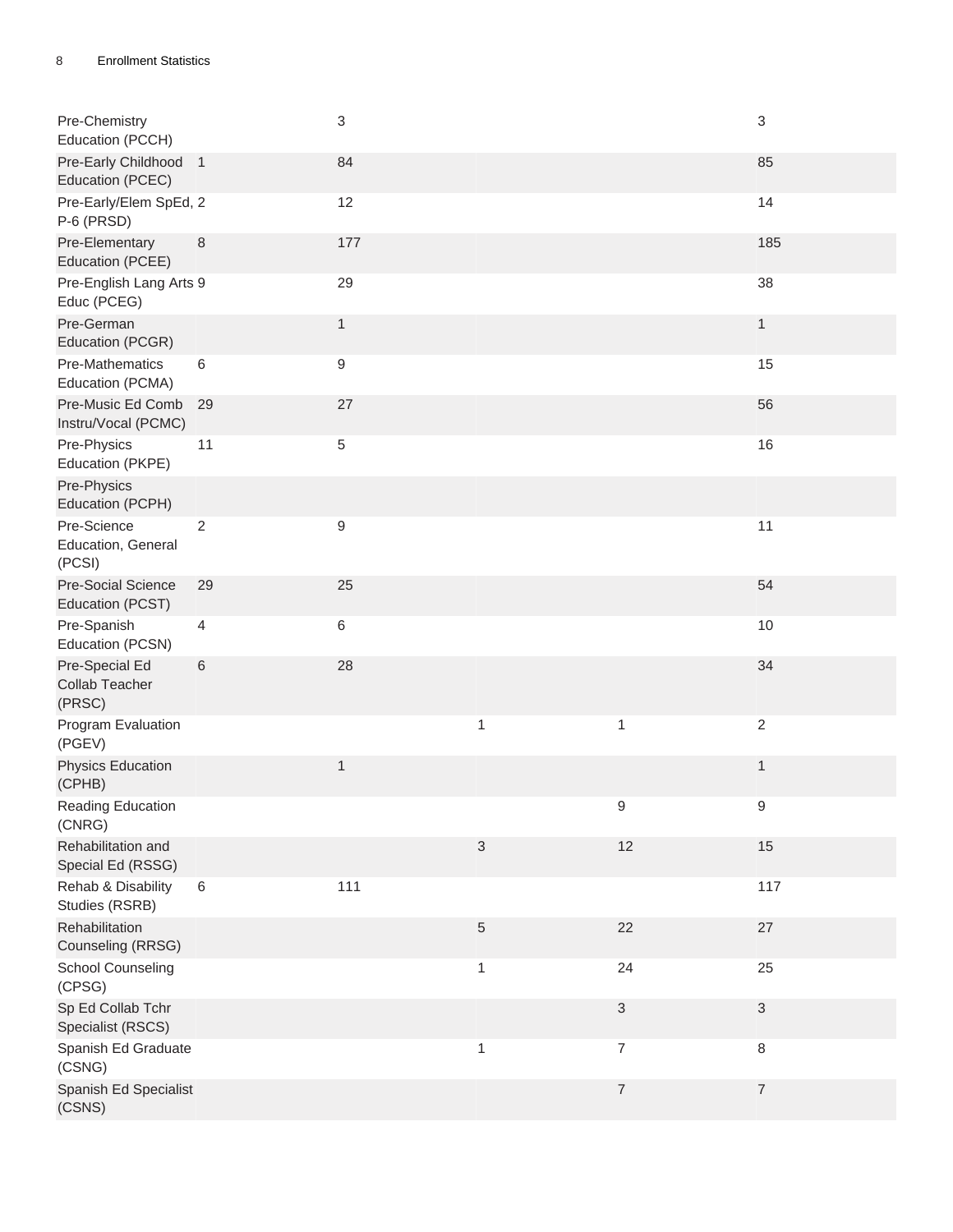| Spanish Ed<br>Undergraduate<br>(CSNB)      | 2    |     |     | 3    |
|--------------------------------------------|------|-----|-----|------|
| Teaching Eng Sec/<br>Foreign Lang (TESF)   |      |     |     |      |
| Undeclared<br>Education (UNED)             |      |     |     |      |
| <b>Vocational Forensic</b><br>Rehab (VFRC) |      |     | 12  | 12   |
| <b>TOTAL EDUCATION 424</b>                 | 1250 | 279 | 720 | 2673 |

#### <span id="page-8-0"></span>**SAMUEL GINN COLLEGE OF ENGINEERING - Fall 2021**

| <b>Title</b>                                                          | <b>Undergrad Male</b> | <b>Undergrad Female</b> | <b>Graduate Male</b> | <b>Graduate Female</b> | <b>Total</b>     |
|-----------------------------------------------------------------------|-----------------------|-------------------------|----------------------|------------------------|------------------|
| Aerospace<br>Engineering (AERO)                                       | 232                   | 52                      | 62                   | 9                      | 355              |
| <b>Biosystems</b><br>Engineering -<br><b>Bioprocess Eng</b><br>(BPEN) | 11                    | 13                      |                      |                        | 24               |
| <b>Biosystems</b><br>Engineering -<br>Ecological (ECEN)               | 18                    | 25                      |                      |                        | 43               |
| <b>Biosystems</b><br>Engineering - Forest<br>(FOEN)                   | $\overline{7}$        | $\overline{2}$          |                      |                        | $\boldsymbol{9}$ |
| <b>Biosystems</b><br>Engineering (BSEN)                               | 19                    | 24                      | 14                   | 13                     | 70               |
| Chemical<br>Engineering (CHEN)                                        | 177                   | 133                     | 58                   | 39                     | 407              |
| <b>Civil Engineering</b><br>(CIVL)                                    | 294                   | 67                      | 83                   | 42                     | 486              |
| <b>Computer Science</b><br>(CSCI)                                     | 324                   | 51                      |                      |                        | 375              |
| Computer Science -<br>Completer (CPSC)                                | 176                   | 66                      |                      |                        | 242              |
| Computer Sci &<br>Software Engr<br>(COMP)                             |                       |                         | 163                  | 44                     | 169              |
| Computer<br>Engineering (CMPE)                                        | 76                    | $\overline{7}$          |                      |                        | 83               |
| Cybersecurity<br>Engineering (CYBE)                                   |                       |                         | 18                   | 3                      | 21               |
| Data Engineering<br>(DSEN)                                            |                       |                         | $10$                 | $\sqrt{2}$             | 12               |
| Earth System<br>Science (ESSE)                                        |                       |                         | $\mathbf{1}$         |                        | $\mathbf{1}$     |
| <b>Electrical Engineering 197</b><br>(ELEC)                           |                       | 28                      | 93                   | 23                     | 341              |
| Fiber Option (FREN)                                                   |                       |                         |                      |                        |                  |
| Engineering<br>Management - Mfg<br>(EMMF)                             |                       |                         | 25                   | $\,8\,$                | 33               |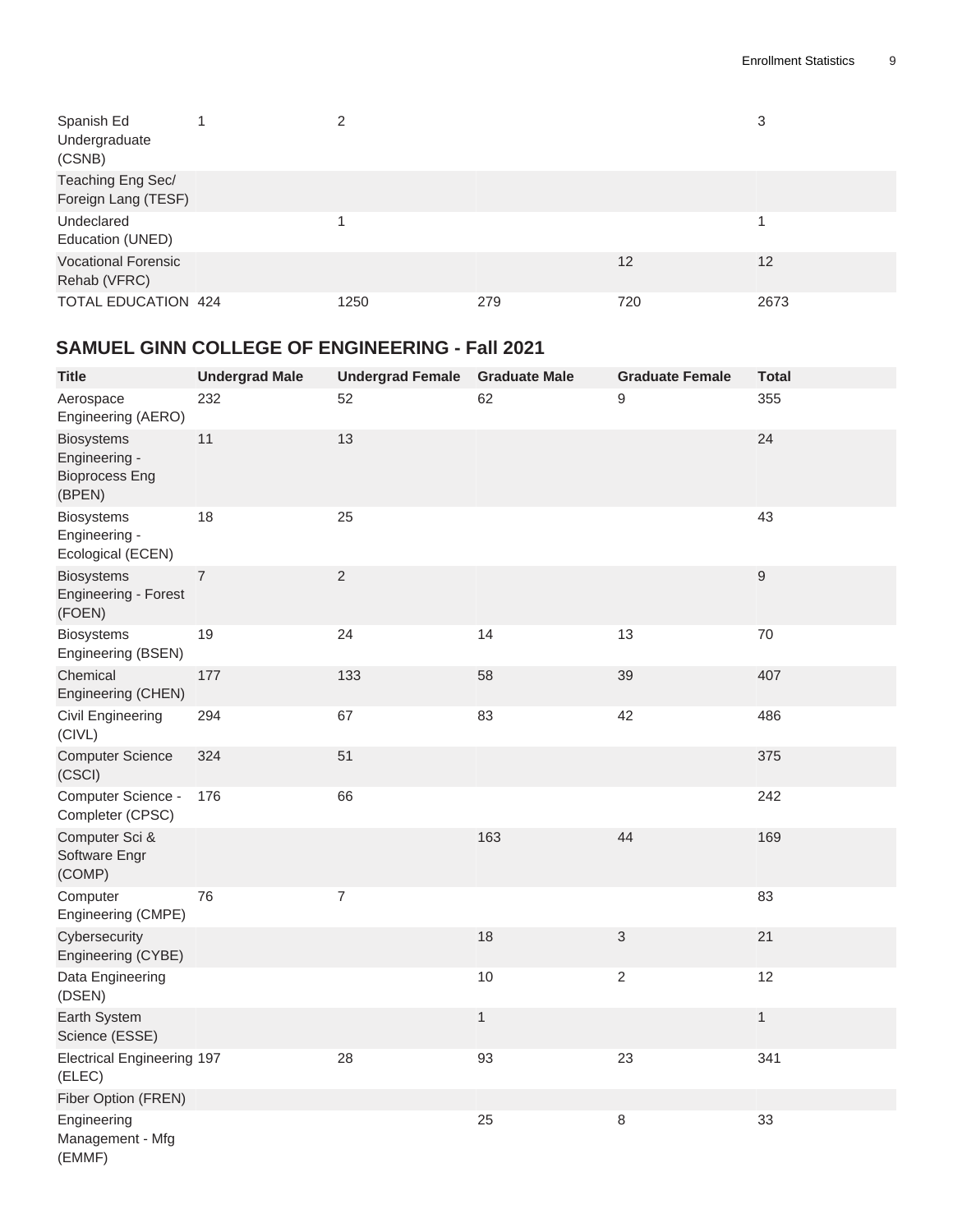| Engineering<br>Management -<br>Systems (EMSY)      |                |                  | 34                       | 14               | 48             |
|----------------------------------------------------|----------------|------------------|--------------------------|------------------|----------------|
| Engineering<br>Management - Prod<br>Innov (EMPI)   |                |                  | 20                       | 4                | 24             |
| Engineering<br>Management - Occ<br>Safety (EMOE)   |                |                  | $\boldsymbol{9}$         | 3                | 12             |
| <b>General Engineering</b><br>(GENG)               |                |                  | 15                       | $\boldsymbol{9}$ | 24             |
| Geotechnical<br>Engineering (GEOT)                 |                |                  | $\sqrt{2}$               |                  | $\sqrt{2}$     |
| Industrial & Systems 208<br>Eng (INSY)             |                | 97               | 102                      | 39               | 446            |
| <b>Materials Engineering 19</b><br>(MATL)          |                | 14               | 34                       | 12               | 79             |
| Mechanical<br>Engineering (MECH)                   | 616            | 108              | 125                      | 24               | 873            |
| Occupational Safety<br>Ergonomics (OSFE)           |                |                  | $\overline{\mathcal{L}}$ |                  | $\overline{4}$ |
| <b>Pavement Analysis</b><br>and Design (PVND)      |                |                  | 1                        |                  | 1              |
| <b>Pavement Materials</b><br>(PVMT)                |                |                  | $\mathbf{1}$             |                  | $\mathbf{1}$   |
| Polymer & Fiber<br>Engineering (PFEN)              |                |                  | 3                        | 3                | 6              |
| Polymer Option<br>(PLEN)                           |                |                  |                          |                  |                |
| Power Engineering<br>(PWNG)                        |                |                  | $\mathbf{1}$             | $\mathbf{1}$     | $\sqrt{2}$     |
| Pre-Aerospace<br>Engineering (PAE)                 | 211            | 44               |                          |                  | 255            |
| Pre-Bioprocess Eng 1<br>(PBPE)                     |                | $\sqrt{3}$       |                          |                  | 4              |
| Pre-Biosystems<br>Engineering (PBSE)               | 34             | 19               |                          |                  | 53             |
| Pre-Forest-<br><b>Biosystems Eng</b><br>(PFOE)     | 4              | $\overline{2}$   |                          |                  | $\,6\,$        |
| Pre-Chemical<br>Engineering (PCHE)                 | 97             | 72               |                          |                  | 169            |
| Pre-Civil Engineering 134<br>(PCE)                 |                | 54               |                          |                  | 188            |
| Pre-Computer<br>Science (PCPS)                     | 244            | 48               |                          |                  | 292            |
| Pre-Ecological-<br><b>Biosystems Eng</b><br>(PECN) | $\overline{2}$ | $\overline{2}$   |                          |                  | $\overline{4}$ |
| Pre-Computer Eng<br>(PCMP)                         | 69             | $\boldsymbol{7}$ |                          |                  | 76             |
| Pre-Electrical<br>Engineering (PEE)                | 117            | $\,8\,$          |                          |                  | 125            |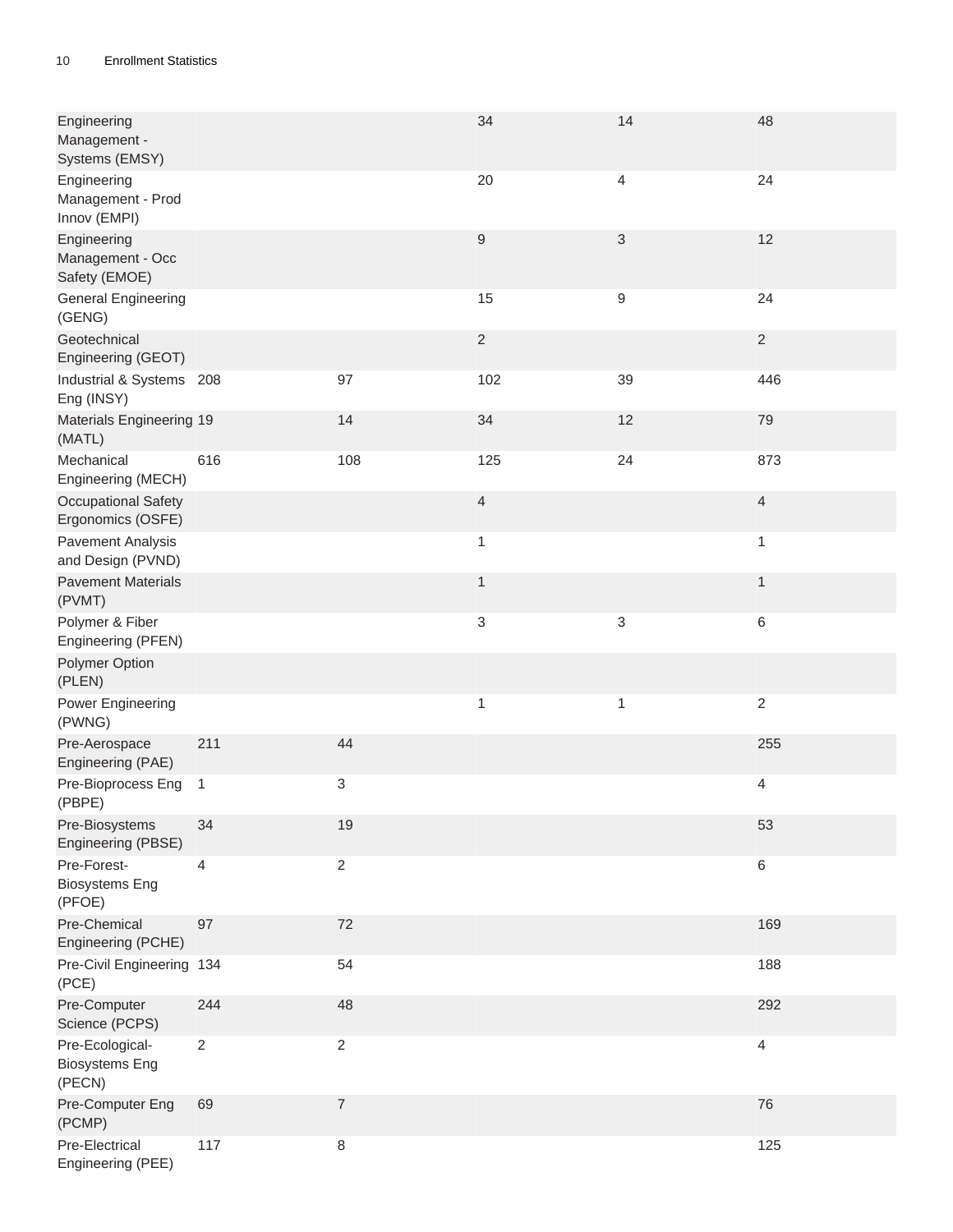| Pre-Engineering (PN) 83                       |                | 22             |                |              | 105            |
|-----------------------------------------------|----------------|----------------|----------------|--------------|----------------|
| Pre-Industrial<br>Engineering (PIE)           | 48             | 40             |                |              | 88             |
| <b>Pre-Materials</b><br>Engineering (PMTL)    | 8              | $\overline{2}$ |                |              | 10             |
| Pre-Mechanical<br>Engineering (PME)           | 369            | 41             |                |              | 410            |
| Pre-Polymer & Fiber<br>Eng (PPFN)             |                |                |                |              |                |
| Pre-Software<br>Engineering (PSWE/<br>PSEN)   | 79             | 16             |                |              | 95             |
| Pre-Wireless Eng<br>(PWIR)                    | $\sqrt{5}$     | $\mathbf{1}$   |                |              | $\,6\,$        |
| Pulp and Paper<br>Engineering (PPRE)          |                |                | 1              |              | 1              |
| <b>Structural Analysis</b><br>(STSE)          |                |                |                | $\mathbf{1}$ | $\mathbf{1}$   |
| Software Engineering 165<br>(SENG)            |                | 25             |                |              | 190            |
| Tribology (TRBL)                              |                |                | $\overline{2}$ |              | $\overline{2}$ |
| Wireless Eng-<br>Hardware Option<br>(WIRE)    | $\overline{2}$ |                |                |              | $\overline{2}$ |
| Wireless Engineering 12<br>$-(WREE)$          |                | $\overline{2}$ |                |              | 14             |
| <b>Water Environmental</b><br>Modeling (WENM) |                |                | 1              |              | $\mathbf{1}$   |
| <b>Water Resources</b><br>Engineering (WTRS)  |                |                |                | $\mathbf{1}$ | $\mathbf{1}$   |
| <b>TOTAL</b><br><b>ENGINEERING</b>            | 4058           | 1095           | 882            | 294          | 6329           |

# <span id="page-10-0"></span>**COLLEGE OF FORESTRY, WILDLIFE AND ENVIRONMENT - Fall 2021**

| <b>Title</b>                                  | <b>Undergrad Male</b> | <b>Undergrad Female</b> | <b>Graduate Male</b> | <b>Graduate Female</b> | <b>Total</b>   |
|-----------------------------------------------|-----------------------|-------------------------|----------------------|------------------------|----------------|
| <b>Applied Economics</b><br>(ECFY)            |                       |                         |                      |                        | $\overline{2}$ |
| Earth System<br>Science (ESSF)                |                       |                         | 8                    | 5                      | 13             |
| Forestry (FORB)                               | 57                    | $\overline{2}$          |                      |                        | 59             |
| Forest Finance and<br>Investment (FFIN)       |                       |                         | 6                    |                        | $\overline{7}$ |
| Forestry, Graduate<br>(FORG)                  |                       |                         | 18                   | 19                     | 37             |
| Geospatial and Env<br>Informatics (GSEI)      | 13                    | $\overline{4}$          |                      |                        | 17             |
| <b>Natural Resources</b><br>(FOWG)            |                       |                         | 28                   | 26                     | 54             |
| <b>Natural Resources</b><br>Management (NATR) | 29                    | 18                      |                      |                        | 47             |
| One Health (ONEH)                             |                       |                         |                      | $\overline{2}$         | 2              |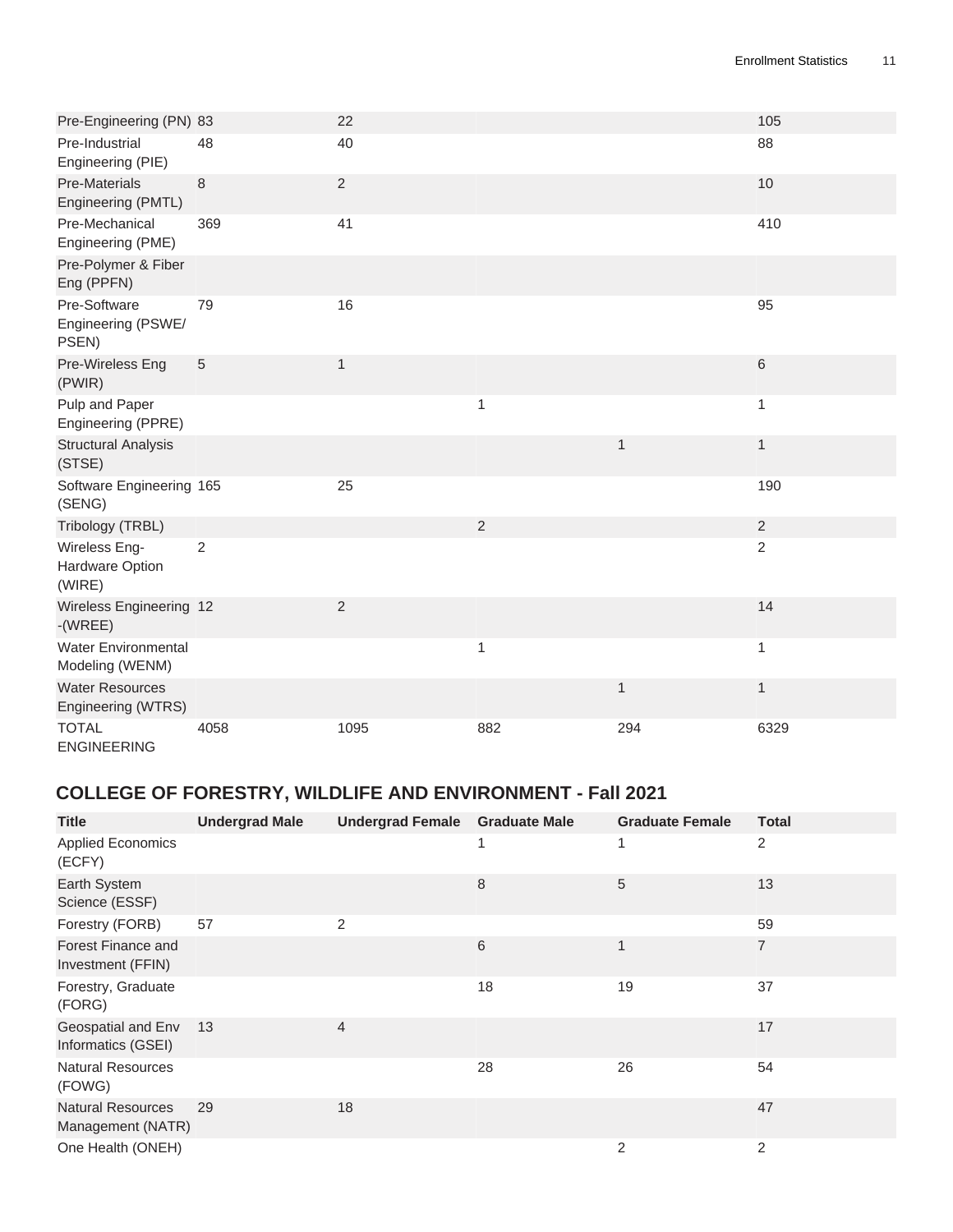| Pre-Forestry (PFOR) 41                             |     | $\overline{4}$ |                |                | 45  |
|----------------------------------------------------|-----|----------------|----------------|----------------|-----|
| <b>Professional Forester</b><br>(FOPF)             |     |                | 2              |                | 2   |
| <b>Restoration Ecology</b>                         |     |                | $\overline{7}$ | $\overline{7}$ | 14  |
| <b>Sust Biomaterials</b><br>Packaging (BIOP)       | 6   | 8              |                |                | 14  |
| Wildlife Ecology &<br>Management (WLDE)            | 58  | 74             |                |                | 132 |
| <b>Wildlife Enterprise</b><br>Management<br>(WLEM) | 105 | 12             |                |                | 117 |
| Wildlife-Graduate<br>(WLDG)                        |     |                | 11             | 17             | 28  |
| Wildlife Sci-Pre-Vet<br>(WLPV)                     | 11  | 48             |                |                | 59  |
| TOTAL FORESTRY<br>& WILDLIFE<br><b>SCIENCES</b>    | 320 | 170            | 81             | 78             | 649 |

### <span id="page-11-0"></span>**GRADUATE SCHOOL - Fall 2021**

| <b>Title</b>                                    | <b>Undergrad Male</b> | Undergrad Female Graduate Male |    | <b>Graduate Female</b> | <b>Total</b>   |
|-------------------------------------------------|-----------------------|--------------------------------|----|------------------------|----------------|
| Ag Idea (IDEA)                                  |                       |                                |    |                        |                |
| <b>Auburn Global Master</b><br>Acc 1Term (MAP1) |                       |                                | 2  | $\overline{4}$         | 6              |
| Auburn Global Master<br>Acc 2Term (MAP2)        |                       |                                | 6  | $\overline{2}$         | 8              |
| <b>Exchange Student</b><br>(EXCH)               |                       |                                |    | 2                      | $\overline{2}$ |
| Undeclared-Graduate<br>School (UNGS)            |                       |                                | 12 | 13                     | 25             |
| <b>TOTAL GRADUATE</b><br><b>SCHOOL</b>          |                       |                                | 20 | 21                     | 41             |

#### <span id="page-11-1"></span>**COLLEGE OF HUMAN SCIENCES - Fall 2021**

| <b>Title</b>                                    | <b>Undergrad Male</b> | Undergrad Female Graduate Male |                | <b>Graduate Female</b> | <b>Total</b> |
|-------------------------------------------------|-----------------------|--------------------------------|----------------|------------------------|--------------|
| Apparel -<br>Merchandising option<br>(APME)     | 6                     | 276                            |                |                        | 284          |
| Apparel Mchd-<br>Prod Des and Mngt<br>(APDP)    | 6                     | 78                             |                |                        | 84           |
| <b>Brewing Sciences</b><br>(BRWS)               |                       |                                | 5              |                        | 5            |
| <b>Brewing Science and</b><br>Operations (BRWO) |                       |                                | 10             | $\overline{2}$         | 12           |
| Child Life (HDCH/<br>HDFC/HDCL)                 |                       | 53                             | $\overline{7}$ | 4                      | 64           |
| Consumer and<br>Design Sciences<br>(CADS)       |                       |                                | 10             | 25                     | 35           |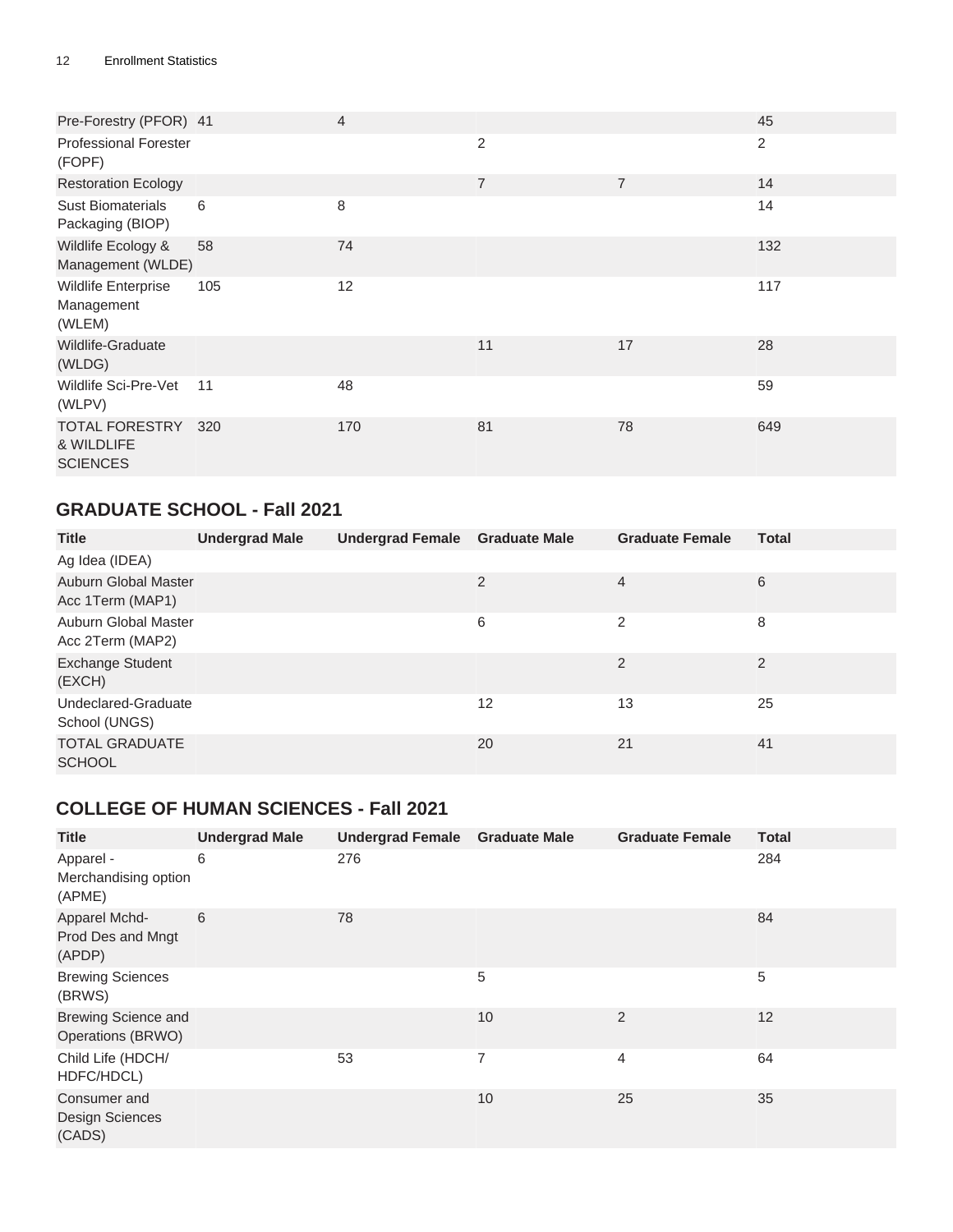| <b>Culinary Science</b><br>(CULI)                      | 16                        | 27           |                           |                | 43           |
|--------------------------------------------------------|---------------------------|--------------|---------------------------|----------------|--------------|
| <b>Early Child</b><br>Development (HDED)               |                           | 26           |                           |                | 26           |
| Event Management<br>Option (EVMT)                      | 10                        | 150          |                           |                | 160          |
| Global Studies in<br><b>Human Sciences</b><br>(GSHS)   | 10                        | 62           |                           |                | 72           |
| Hospitality<br>Management (HOSP)                       |                           |              | 5                         | 6              | 11           |
| Hotel & Restaurant<br>Management (HRMT)                | $\overline{\phantom{0}}$  | $\mathbf{1}$ |                           |                | $\mathbf{1}$ |
| Hotel & Restaurant<br>Mngt Option (HRMG)               | 27                        | 30           |                           |                | 57           |
| Human Development 8<br>and Family Science<br>(HDSC)    |                           | 131          |                           | $\overline{2}$ | 141          |
| Hum Dev/Fam<br>Studies - Early Child<br>Ed (HDFE)      |                           | $\mathbf 1$  |                           |                | 1            |
| Hum Dev/Fam-Marr<br>& Fam Therapy<br>(HDFT)            |                           |              | $\sqrt{2}$                | 11             | 12           |
| Human Dev Pre-Child<br>Life (HCHX)                     |                           | 24           |                           |                | 24           |
| Human Development<br>& Family Studies<br>(HDFS)        |                           |              | $\,$ 6                    | 27             | 33           |
| Interior Design<br>(INDS)                              | $\ensuremath{\mathsf{3}}$ | 118          |                           |                | 121          |
| Nutri-Hotel Rest Mngt<br>Option (NHRM)                 |                           |              | $\ensuremath{\mathsf{3}}$ | $\,8\,$        | 11           |
| Nutrition - Dietetics<br>(NTDI)                        | 2                         | 29           |                           |                | 31           |
| Nutrition & Food<br>Science - Nutr Sci<br>(NSPM)       | 14                        | 50           |                           |                | 64           |
| Nutrition (NTRI)                                       |                           |              | 10                        | 55             | 65           |
| Nutrition, Pre-<br>Dietetics (NTDX)                    | $\mathbf 5$               | 63           |                           |                | 68           |
| Nutrition, Wellness<br>Option (NTWE)                   | 6                         | 37           |                           |                | 43           |
| Philanthropy and<br><b>NonProfit Studies</b><br>(PNPS) |                           | 15           |                           |                | 15           |
| Pre-Interior Design<br>(INDX)                          | 2                         | 104          |                           |                | 106          |
| <b>Undeclared HS</b><br>(UNHS)                         |                           | $\,6$        |                           |                | 6            |
| <b>TOTAL HUMAN</b><br><b>SCIENCES</b>                  | 115                       | 1281         | 51                        | 147            | 1594         |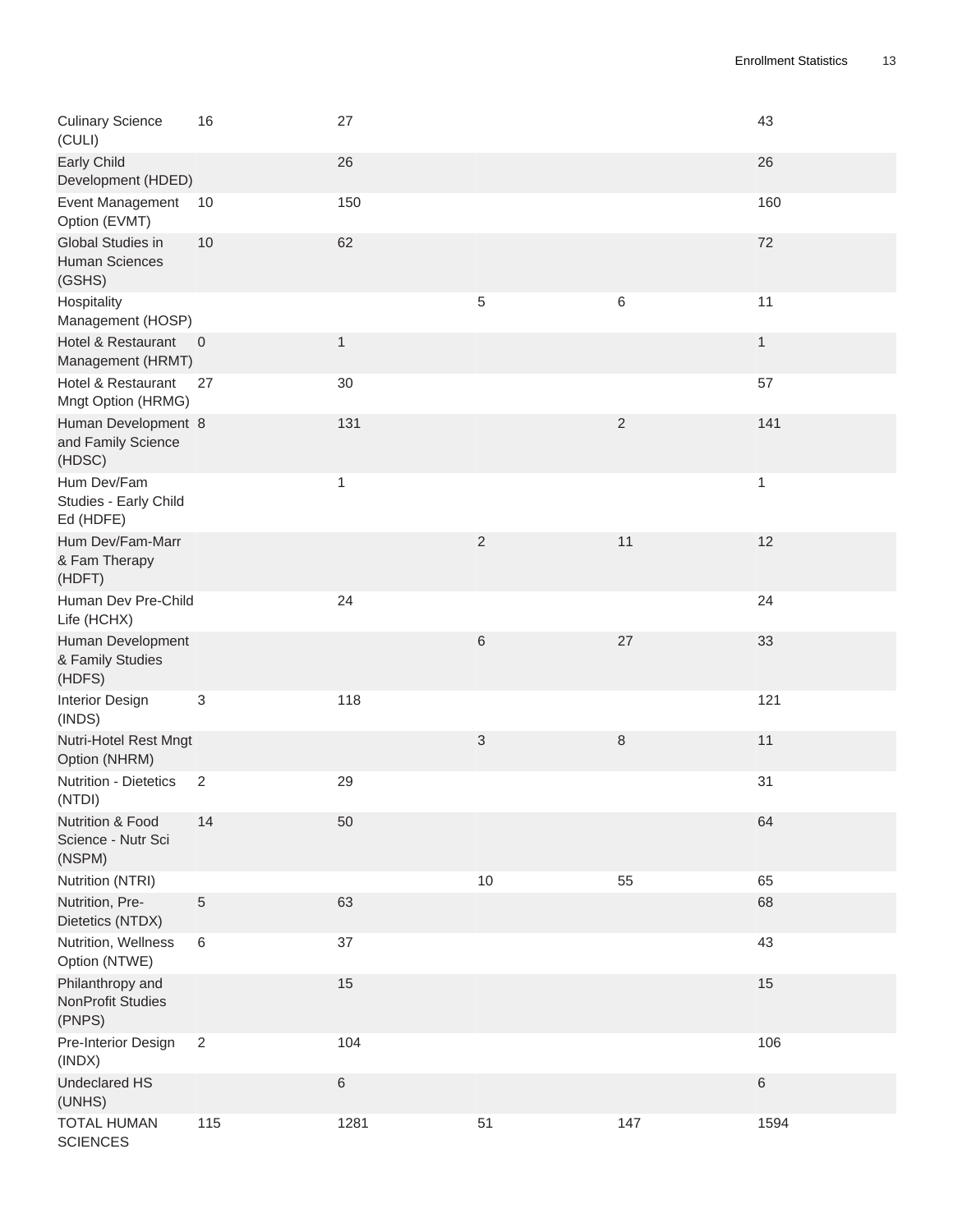#### <span id="page-13-0"></span>**INTERDEPARTMENTAL PROGRAMS - Fall 2021**

| <b>Title</b>                               | <b>Undergrad Male</b> | <b>Undergrad Female</b> | <b>Graduate Male</b> | <b>Graduate Female</b> | <b>Total</b>   |
|--------------------------------------------|-----------------------|-------------------------|----------------------|------------------------|----------------|
| Audit (AUDT)                               | 0                     |                         |                      |                        | $\mathbf 0$    |
| Cellular & Molecular<br>Biology (CMBL)     |                       |                         | $\Omega$             | $\mathbf 0$            | 0              |
| <b>Rural Sociology</b><br>(RSOC)           |                       |                         | 2                    | 4                      | 6              |
| Sociology (SOCY)                           |                       |                         | 2                    | 5                      | $\overline{7}$ |
| <b>Transient (TRNS)</b>                    | 4                     | 3                       |                      |                        | $\overline{ }$ |
| Undeclared-<br>Interdepartmental<br>(UNIN) | $\overline{2}$        |                         |                      |                        | 3              |
| <b>TOTAL</b><br><b>INTERDEPARTMENTAL</b>   | 6                     | 4                       | 4                    | 9                      | 23             |

#### <span id="page-13-1"></span>**COLLEGE OF LIBERAL ARTS - Fall 2021**

| <b>Title</b>                               | <b>Undergrad Male</b> | <b>Undergrad Female</b> | <b>Graduate Male</b> | <b>Graduate Female</b> | <b>Total</b>   |
|--------------------------------------------|-----------------------|-------------------------|----------------------|------------------------|----------------|
| Anthropology (ANTH) 12                     |                       | 11                      |                      |                        | 33             |
| <b>Applied Behavior</b><br>Analysis (ABAS) | 3                     | 10                      |                      |                        | 13             |
| <b>Applied Economics</b><br>(AECL)         |                       |                         | 12                   | 12                     | 24             |
| Art - Fine Arts (ARTF) 14                  |                       | 26                      |                      |                        | 40             |
| Art - Liberal Arts<br>(ATLA)               | $\overline{4}$        | 22                      |                      |                        | 26             |
| Art History (ARTH)                         | $\mathbf{1}$          | $\,6\,$                 |                      |                        | $\overline{7}$ |
| Audiology (AUDY)                           |                       |                         | 4                    | 33                     | 37             |
| Aviation Management 180<br>(AVMN)          |                       | 30                      |                      |                        | 210            |
| <b>Clinical Psychology</b><br>(CPSY)       |                       |                         | 7                    | 22                     | 29             |
| Communication<br>(COMM)                    | 30                    | 89                      | $\sqrt{2}$           | 24                     | 145            |
| Communication<br>Disorders (CMDS)          |                       | $\overline{c}$          |                      |                        | $\overline{2}$ |
| Communication<br>Studies (COMS)            |                       |                         |                      | $\mathbf{1}$           | 1              |
| <b>Community Planning</b><br>(CMPL)        |                       |                         | 17                   | 14                     | 31             |
| Economics, Liberal<br>Arts (ECNL)          | 84                    | 38                      |                      |                        | 122            |
| Election<br>Administration<br>(EADM)       |                       |                         | 1                    | 0                      | 1              |
| English-Creative<br>Writing (EGLC)         | 13                    | 20                      |                      |                        | 33             |
| English-Literature<br>(EGLL)               | $\,8\,$               | 31                      |                      |                        | 39             |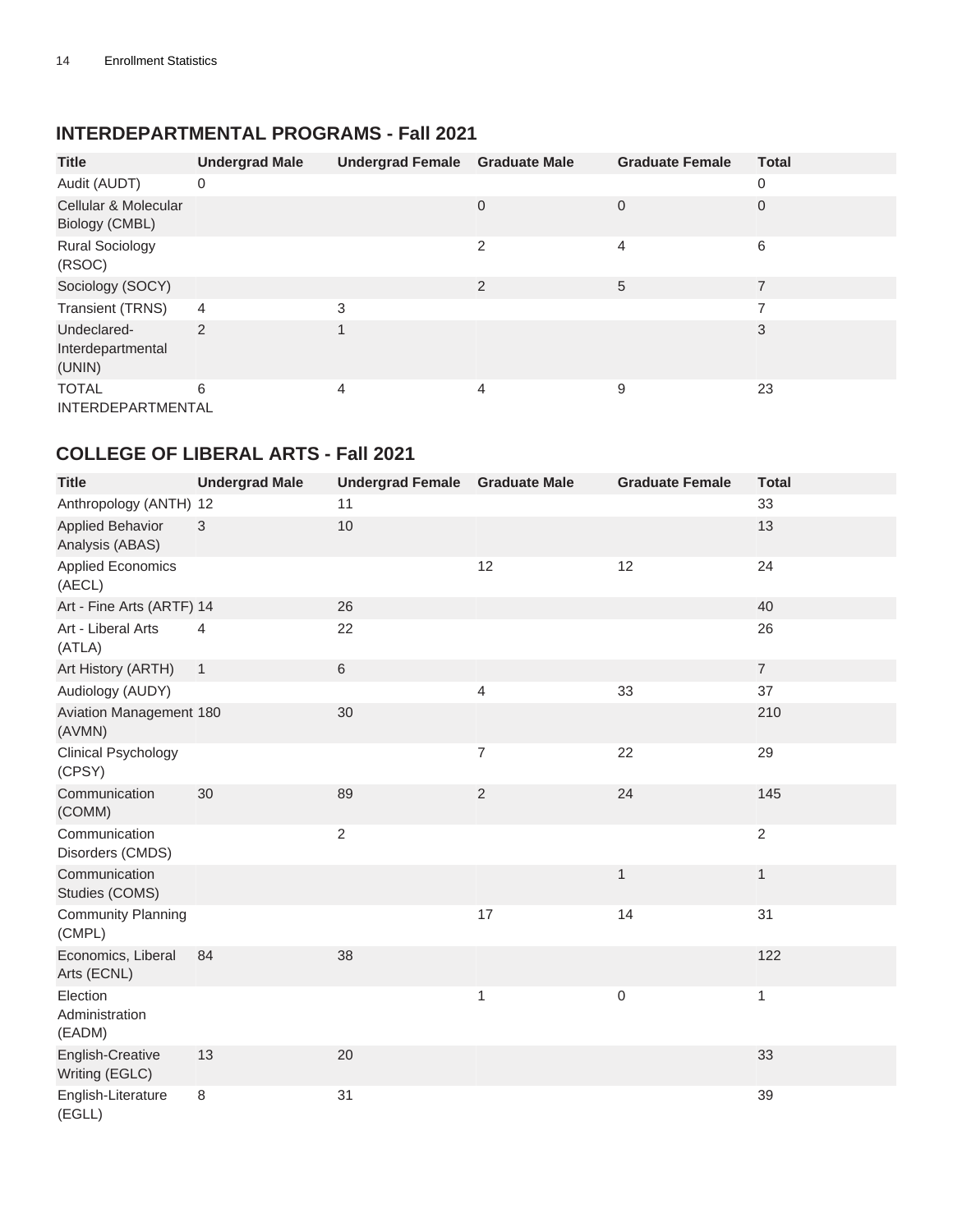| English-Technical<br>Prof. Communication<br>(ENGT)     |                |                           |    | 12 | 12             |
|--------------------------------------------------------|----------------|---------------------------|----|----|----------------|
| English (ENGL)                                         |                |                           | 14 | 32 | 46             |
| Explore Your Major<br>(EXPL/EXPT)                      | 85             | 169                       |    |    | 254            |
| French (FLFR)                                          | $\overline{2}$ | $\ensuremath{\mathsf{3}}$ |    |    | $\sqrt{5}$     |
| German (FLGR)                                          | $\overline{2}$ | $\mathfrak{S}$            |    |    | $\overline{5}$ |
| <b>Health Services</b><br>Administration<br>(HADM)     | 13             | 54                        |    |    | 67             |
| History (HIST)                                         | 62             | 34                        | 25 | 16 | 137            |
| Industrial and Org<br>Psychology (IOMS)                |                |                           | 8  | 25 | 33             |
| Interdisciplinary<br>Studies (IDSC)                    | 44             | 11                        |    |    | 55             |
| International Studies 7<br>(ISLA)                      |                | 18                        |    |    | 25             |
| International Trade - 2<br>French (FLFT)               |                | $\overline{4}$            |    |    | $\,6\,$        |
| International Trade - 5<br>German (FLGT)               |                |                           |    |    | 5              |
| International Trade - 5<br>Spanish (FLST)              |                | $\ensuremath{\mathsf{3}}$ |    |    | $\,8\,$        |
| Journalism (JRNL)                                      | 29             | 46                        |    |    | 75             |
| Journalism - Sports<br><b>Production Opt</b><br>(JRSP) | 8              | $\overline{c}$            |    |    | 10             |
| Law and Justice<br>(LAWJ)                              | 86             | 140                       |    |    | 226            |
| <b>Media Studies</b><br>(MDIA)                         | $\,8\,$        | 20                        |    |    | 28             |
| Media Studies -<br>Visual Media Option<br>(MDIV)       | 29             | 27                        |    |    | 56             |
| Music - Liberal Arts<br>(MULA)                         | 8              | 4                         |    |    | 12             |
| Music, Liberal Arts<br>(MSLA)                          | 27             | 12                        |    |    | 39             |
| Non-Profit Org<br>Community<br>Governance (NPCG)       |                |                           |    | 1  |                |
| Neuroscience (NSCI) 26                                 |                | 62                        |    |    | 88             |
| Philosophy (PHIL)                                      | 9              | $\mathsf g$               |    |    | 18             |
| <b>Political Science</b><br>(POLI)                     | 159            | 160                       |    |    | 319            |
| Pre-Communications 37<br>(PCOM)                        |                | 90                        |    |    | 127            |
| Pre-Communication<br>Disorders (PCMD)                  |                | $\mathbf{1}$              |    |    | $\mathbf{1}$   |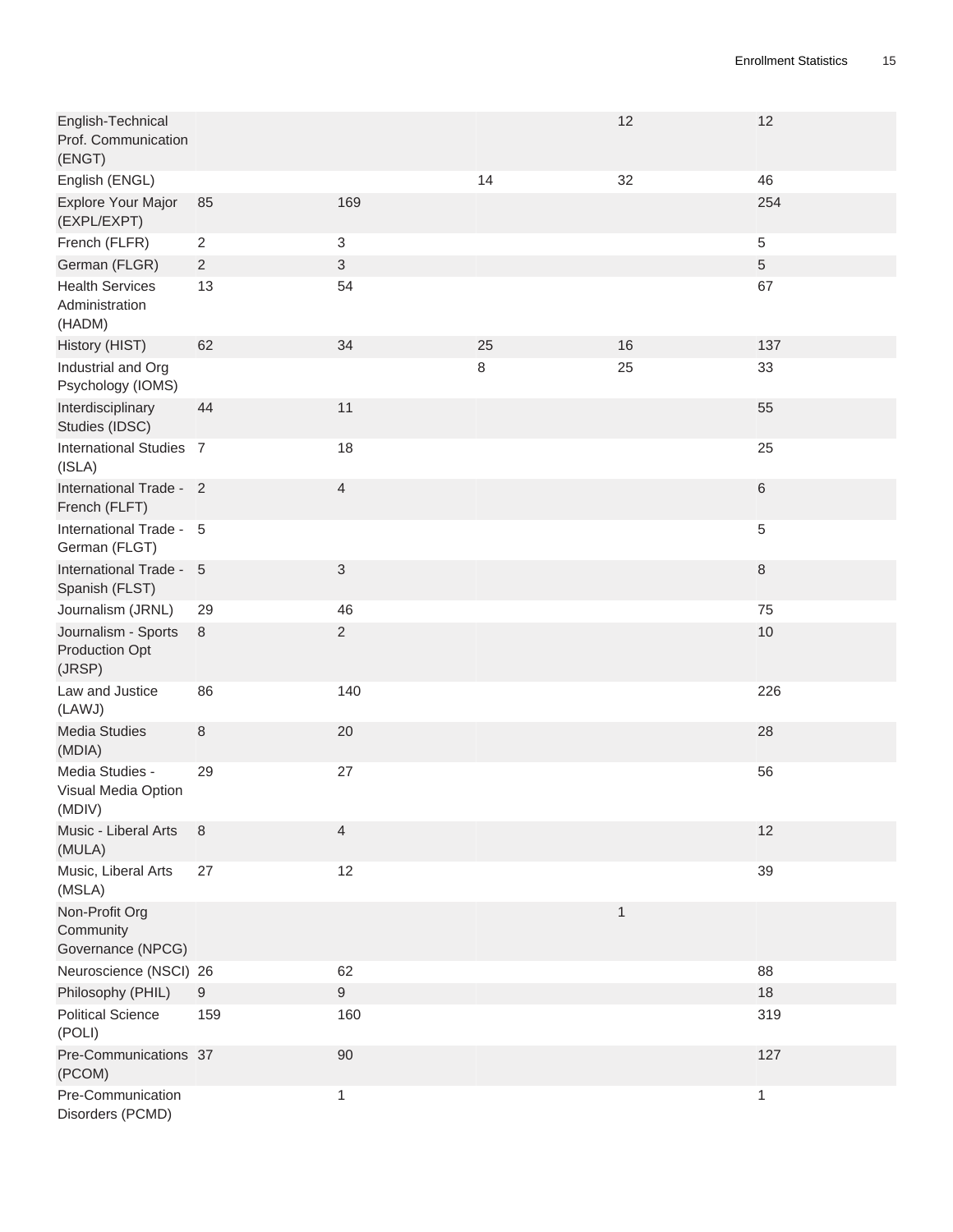| Pre-Health Services 8<br>Administration<br>(PHDM)    |                | 39               |                |         | 47         |
|------------------------------------------------------|----------------|------------------|----------------|---------|------------|
| Pre-Interdisciplinary<br>Studies (PDSC)              | 30             | 17               |                |         | 47         |
| Pre-Journalism -<br>Sports Opt (PJRS)                | 19             | 10               |                |         | 29         |
| Pre-Journalism<br>(PJRL)                             | 37             | 42               |                |         | 79         |
| Pre-Media Studies -<br>Visual Media Option<br>(PMDV) | 23             | $10$             |                |         | 33         |
| Pre-Media Studies<br>(PMDA)                          | $\overline{5}$ | 10               |                |         | 15         |
| Pre-Music (PMSC)                                     | $\mathbf{1}$   | $\sqrt{2}$       |                |         | 3          |
| Pre-Public Relations<br>(PPCR)                       | 16             | 117              |                |         | 133        |
| Pre-Social Work<br>(PSWK)                            | 5              | 44               |                |         | 49         |
| Pre-Speech,<br>Language and<br>Hearing (PSLH)        |                | 104              |                |         | 104        |
| Professional Flight                                  | 342            | 65               |                |         | 407        |
| Professional & Public 8<br>Writing (EGLW)            |                | 30               |                |         | 38         |
| Psych Cognitive and<br><b>Behavioral (CABS)</b>      |                |                  | $\,8\,$        | $\,8\,$ | 16         |
| Psychology -<br>Organizational<br>(PSYO/IOPH)        |                |                  | $\,6$          | 13      | 19         |
| Psychology (PSYC)                                    | 116            | 544              |                |         | 660        |
| Public Admin and<br>Public Policy (PUBP/<br>PADM)    |                |                  | 25             | 21      | 46         |
| Public Administration 13<br>(PUBA)                   |                | $17\,$           | $30\,$         | 35      | 95         |
| <b>Public Relations</b><br>Communication<br>(PRCM)   | 23             | 153              |                |         | 176        |
| Social Work (SOWO) 3                                 |                | 46               | $\overline{2}$ | 31      | 82         |
| Sociology (SOCY)                                     | 24             | 28               |                |         | 52         |
| Spanish (FLSP)                                       | 5              | $\boldsymbol{9}$ | $\overline{4}$ | 18      | 36         |
| Speech, Hearing and 1<br>Language (SLHS)             |                | 122              | $\,0\,$        | 50      | 173        |
| Technical<br>Communication<br>(TCOM)                 |                |                  | $\overline{2}$ |         | $\sqrt{2}$ |
| Theatre - Liberal Arts 12<br>(THLA)                  |                | 32               |                |         | 44         |
| Theatre (THEA)                                       | $\overline{7}$ | 27               |                |         | 34         |
| <b>Undeclared Liberal</b><br>Arts (UNLA)             | 16             | 6                |                |         | 22         |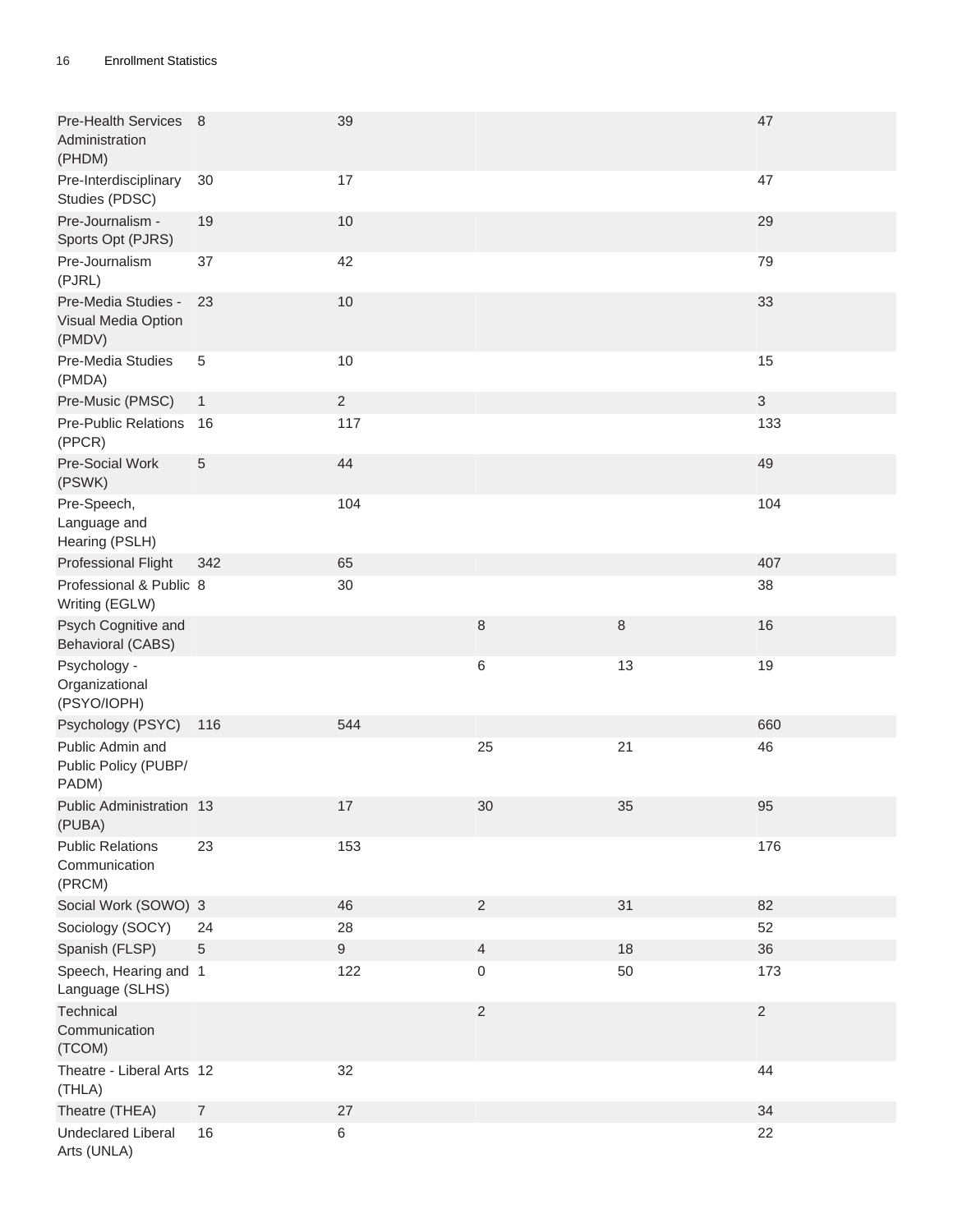| <b>TOTAL LIBERAL</b> | 1713 | 2621 | 170 | 378 | 4882 |
|----------------------|------|------|-----|-----|------|
| <b>ARTS</b>          |      |      |     |     |      |

#### <span id="page-16-0"></span>**COLLEGE OF NURSING - Fall 2021**

| <b>Title</b>                                         |                       |                                       |    |                        |              |
|------------------------------------------------------|-----------------------|---------------------------------------|----|------------------------|--------------|
|                                                      | <b>Undergrad Male</b> | <b>Undergrad Female Graduate Male</b> |    | <b>Graduate Female</b> | <b>Total</b> |
| Nurse Educator<br>(NEDU)                             |                       |                                       | -1 | 13                     | 14           |
| <b>Nurse Prim Care</b><br><b>Practitioner (NPRC)</b> |                       |                                       | 5  | 107                    | 112          |
| <b>Nursing Science</b><br>(NURS)                     | 40                    | 427                                   |    |                        | 467          |
| <b>Nursing Science</b><br>(NRSE)                     |                       |                                       | 1  | 9                      | 10           |
| Pre-Nursing Science 55<br>(PNUR)                     |                       | 559                                   |    |                        | 614          |
| <b>TOTAL NURSING</b>                                 | 95                    | 986                                   | 7  | 129                    | 1217         |

#### <span id="page-16-2"></span>**PROVOST - Fall 2021**

| <b>Title</b>                      | <b>Undergrad Male</b> | <b>Undergrad Female</b> | <b>Graduate Male</b> | <b>Graduate Female</b> | <b>Total</b> |
|-----------------------------------|-----------------------|-------------------------|----------------------|------------------------|--------------|
| Auburn Global<br>Academic(AAP)    | 26                    |                         |                      |                        | 33           |
| Auburn Global<br>Extended(EAP)    | 22                    | $\overline{4}$          |                      |                        | 26           |
| Dual<br>Enrollment(DUAL)          | 67                    | 129                     |                      |                        | 196          |
| <b>Exchange Student</b><br>(EXCH) | 6                     | 9                       |                      |                        | 15           |
| Path to the<br>Plains(PATH)       | 24                    | 22                      |                      |                        | 46           |
| <b>TOTAL PROVOST</b>              | 145                   | 171                     |                      |                        | 316          |

#### <span id="page-16-1"></span>**HARRISON COLLEGE OF PHARMACY - Fall 2021**

| <b>Title</b>                                                                  | <b>Undergrad Male</b> | <b>Undergrad Female</b> | <b>Graduate Male</b> | <b>Graduate Female</b> | <b>Total</b> |
|-------------------------------------------------------------------------------|-----------------------|-------------------------|----------------------|------------------------|--------------|
| Pharmaceutical<br>Sciences - Health<br>Outcomes Res &<br>Policy Option (PYHO) |                       |                         | 7                    | 8                      | 15           |
| Pharmaceutical<br>Sciences - Medicinal<br><b>Chemistry Option</b><br>(MDCH)   |                       |                         | 3                    | 5                      | 8            |
| Pharmaceutical<br>Sciences -<br><b>Pharmaceutics</b><br>Option (PYCE)         |                       |                         | 7                    | 7                      | 14           |
| Pharmaceutical<br>Sciences -<br>Pharmacology Option<br>(PYPH)                 |                       |                         | 12                   | 13                     | 25           |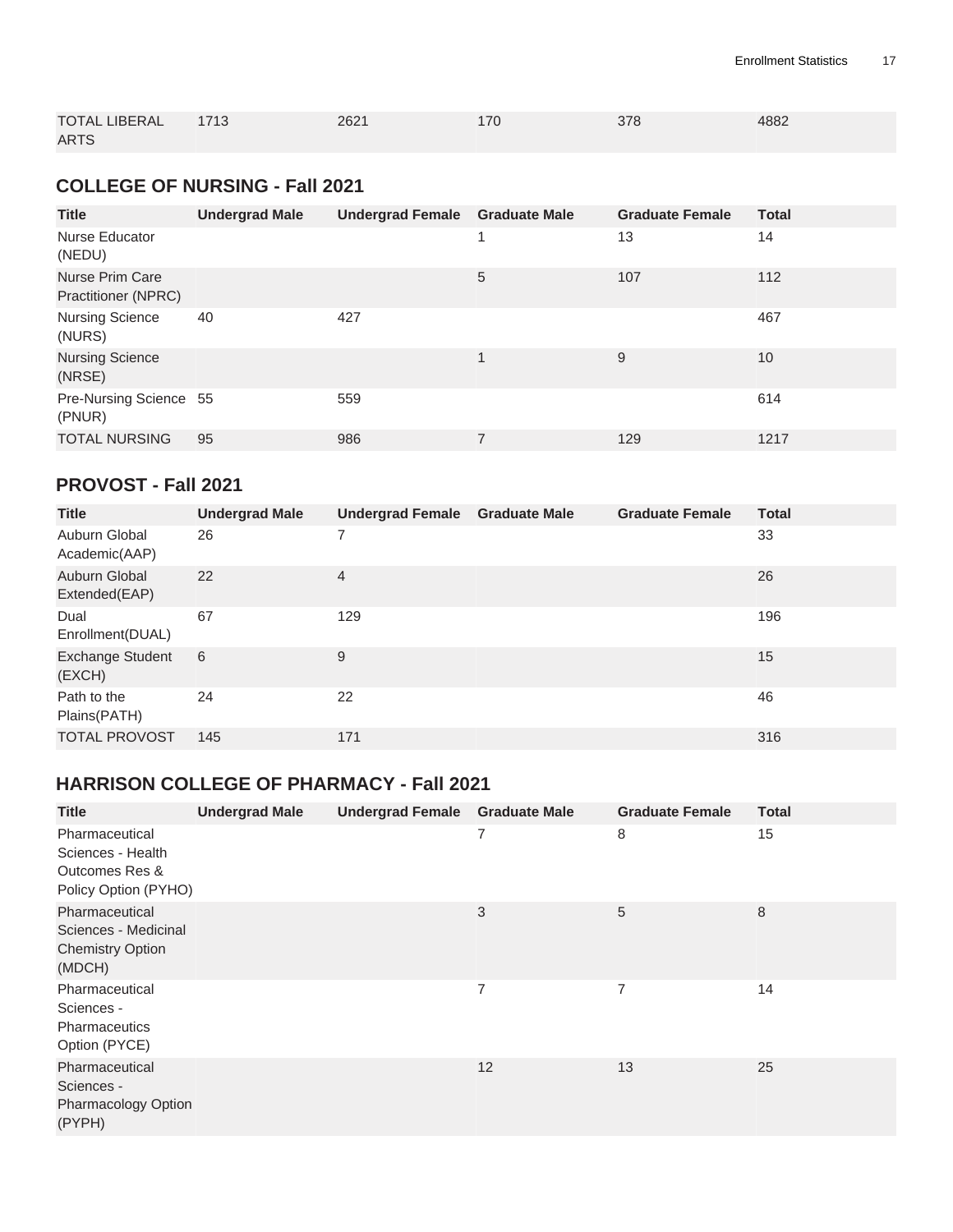| Pharmacy (PHAR)       | 166 | 382 | 548 |
|-----------------------|-----|-----|-----|
| <b>TOTAL PHARMACY</b> | 195 |     | 61C |

#### <span id="page-17-0"></span>**COLLEGE OF SCIENCES AND MATHEMATICS - Fall 2021**

| <b>Title</b>                                         | <b>Undergrad Male</b> | Undergrad Female Graduate Male |              | <b>Graduate Female</b> | <b>Total</b>              |
|------------------------------------------------------|-----------------------|--------------------------------|--------------|------------------------|---------------------------|
| <b>Applied Discrete</b><br>Mathematics (APDM)        |                       | 1                              |              |                        | 1                         |
| Applied Math -<br><b>Actuarial Science</b><br>(ACTU) | 25                    | 24                             |              |                        | 49                        |
| Applied Mathematics 21<br>(AMTH)                     |                       | 8                              | 0            | 1                      | 30                        |
| Biochemistry (BCHM) 38                               |                       | 46                             |              |                        | 84                        |
| <b>Biological Sci Pre-</b><br>Prof(BIPR)             |                       |                                | $\,8\,$      | 13                     | 21                        |
| <b>Biological Sciences</b><br>(BIOL)                 |                       |                                | 53           | 63                     | 116                       |
| <b>Biomedical Sciences 327</b><br>(BMSC)             |                       | 664                            |              |                        | 991                       |
| Chemistry (CHEM)                                     | 23                    | 18                             | 49           | 32                     | 122                       |
| Chemistry, BA<br>(CHMA)                              | 18                    | 14                             |              |                        | 32                        |
| Data Science<br>(DSSM)                               |                       |                                | 4            |                        | $\overline{4}$            |
| Discrete & Statistical 1<br>Science (DISC)           |                       |                                |              |                        | 1                         |
| Discrete & Statistical<br>Science (DSTM)             |                       |                                | $\mathbf{1}$ | $\mathbf{1}$           | $\sqrt{2}$                |
| Earth System<br>Science (ESSI)                       |                       |                                | 9            | 12                     | 21                        |
| Ecology/Evolution/<br>Behavior (ECEB)                | $\,6\,$               | 20                             |              |                        | 26                        |
| Genetics (GENE)                                      | 17                    | 45                             |              |                        | 62                        |
| Geographic<br><b>Information Systems</b><br>(GIS)    | $\mathbf{1}$          |                                |              |                        | $\mathbf{1}$              |
| Geography (GEOG)                                     | $\sqrt{5}$            |                                | 5            | 5                      | 15                        |
| Geology (GEOL)                                       | 15                    | $\overline{7}$                 | 8            | 10                     | 40                        |
| Geology, Earth Sys<br>Science Opt (ESYS)             | $\overline{2}$        | 1                              |              |                        | $\ensuremath{\mathsf{3}}$ |
| Integrative Biology<br>(IBIO)                        | 33                    | 103                            |              |                        | 136                       |
| Laboratory Science<br>(LBSC)                         | $\,$ 5 $\,$           | 21                             |              |                        | 26                        |
| Marine Biology<br>(MARB)                             | 26                    | 52                             |              |                        | 78                        |
| Mathematics (MATH) 27                                |                       | 13                             | 51           | 39                     | 130                       |
| <b>Medical Laboratory</b><br>Science (MLSC)          | 11                    | 26                             |              |                        | 37                        |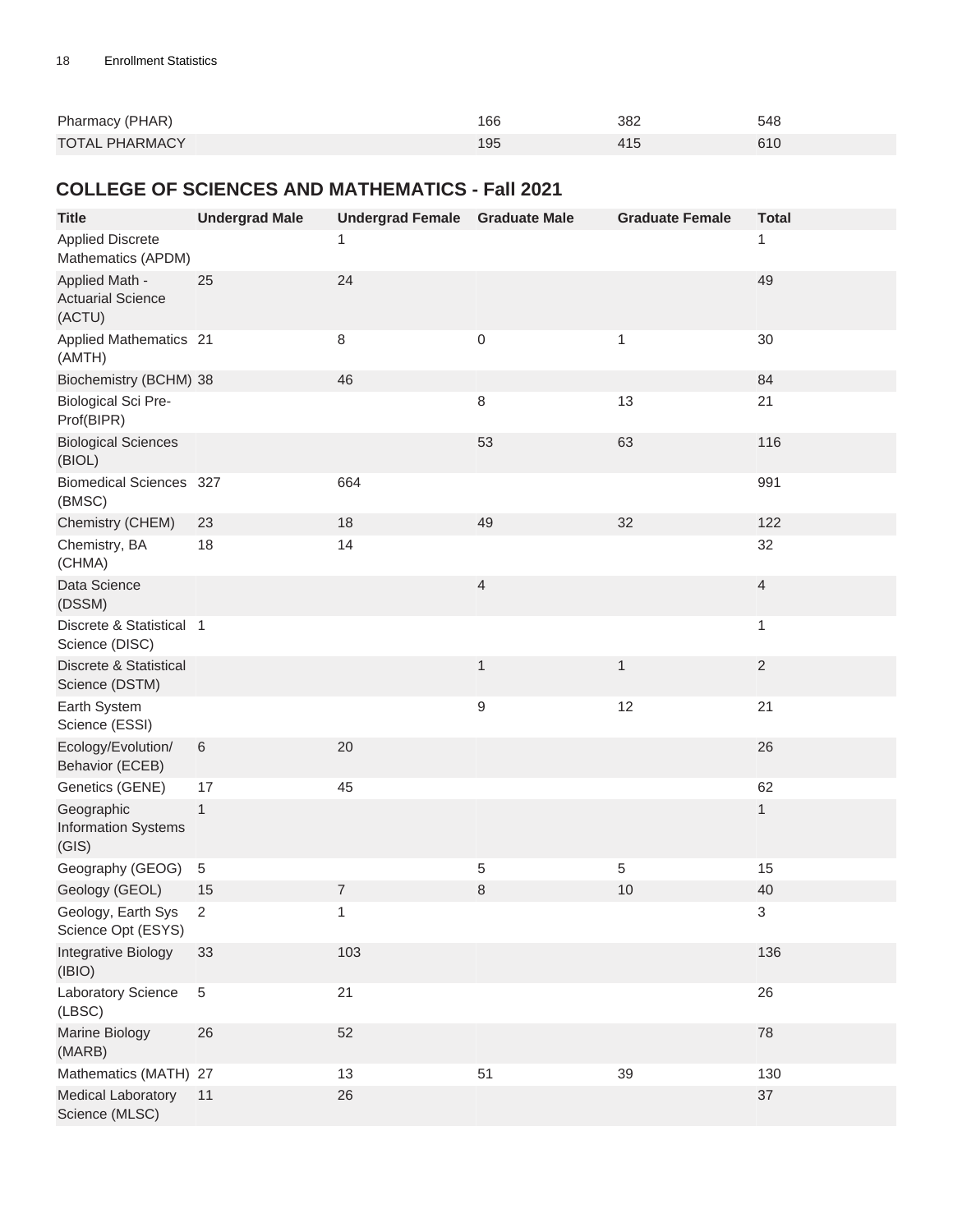| Microbial Biology -<br>Cellular/Molecular<br>(MCCM)               | 13 | 16   |     |                | 29   |
|-------------------------------------------------------------------|----|------|-----|----------------|------|
| Microbial Biology -<br>Microbiology (MCMB)                        | 47 | 106  |     |                | 153  |
| Organismal Bio,<br>Conservation and<br><b>Biodiversity (CONS)</b> | 13 | 22   |     |                | 35   |
| Physics (PHYS)                                                    | 41 | 6    | 47  | $\overline{7}$ | 101  |
| Undeclared-Sciences 201<br>& Math (UNSM)                          |    | 342  |     |                | 543  |
| <b>TOTAL SCIENCES &amp; 916</b><br><b>MATHEMATICS</b>             |    | 1555 | 235 | 183            | 2889 |

#### <span id="page-18-0"></span>**COLLEGE OF VETERINARY MEDICINE - Fall 2021**

| <b>Title</b>                                         | <b>Undergrad Male</b> | Undergrad Female Graduate Male |     | <b>Graduate Female</b> | <b>Total</b> |
|------------------------------------------------------|-----------------------|--------------------------------|-----|------------------------|--------------|
| Veterinary Biomedical<br>Sciences (VBMS)             |                       |                                | 31  | 71                     | 102          |
| <b>Veterinary Medicine</b><br>(VMED)                 |                       |                                | 101 | 436                    | 537          |
| <b>TOTAL</b><br><b>VETERINARY</b><br><b>MEDICINE</b> |                       |                                | 132 | 507                    | 639          |

#### <span id="page-18-2"></span><span id="page-18-1"></span>**ALL UNIVERSITY - Fall 2021**

| <b>Title</b>       | <b>Undergrad Male</b> | Undergrad Female Graduate Male |      | <b>Graduate Female</b> | Total |
|--------------------|-----------------------|--------------------------------|------|------------------------|-------|
| <b>Grand Total</b> | 12602                 | 12329                          | 3079 | 3516                   | 31526 |

### <span id="page-18-3"></span>**Enrollment by Alabama County — Fall 2021**

| <b>County</b>  | <b>Male</b>    | Female         | <b>Total</b> |
|----------------|----------------|----------------|--------------|
| Autauga        | 139            | 113            | 252          |
| <b>Baldwin</b> | 456            | 464            | 920          |
| Barbour        | 41             | 42             | 83           |
| <b>Bibb</b>    | $\overline{4}$ | $\overline{4}$ | $\,8\,$      |
| Blount         | 46             | 45             | 91           |
| <b>Bullock</b> | $10$           | 10             | 20           |
| <b>Butler</b>  | 16             | 25             | 41           |
| Calhoun        | 78             | 84             | 162          |
| Chambers       | 61             | 72             | 133          |
| Cherokee       | 23             | 23             | 46           |
| Chilton        | 40             | 52             | 92           |
| Choctaw        | $\overline{2}$ | $\overline{4}$ | $\,6\,$      |
| Clarke         | 25             | 32             | 57           |
| Clay           | 14             | 18             | 32           |
| Cleburne       | 13             | 14             | 27           |
| Coffee         | 102            | 108            | 210          |
| Colbert        | 35             | $30\,$         | 65           |
| Conecuh        | 13             | 12             | 25           |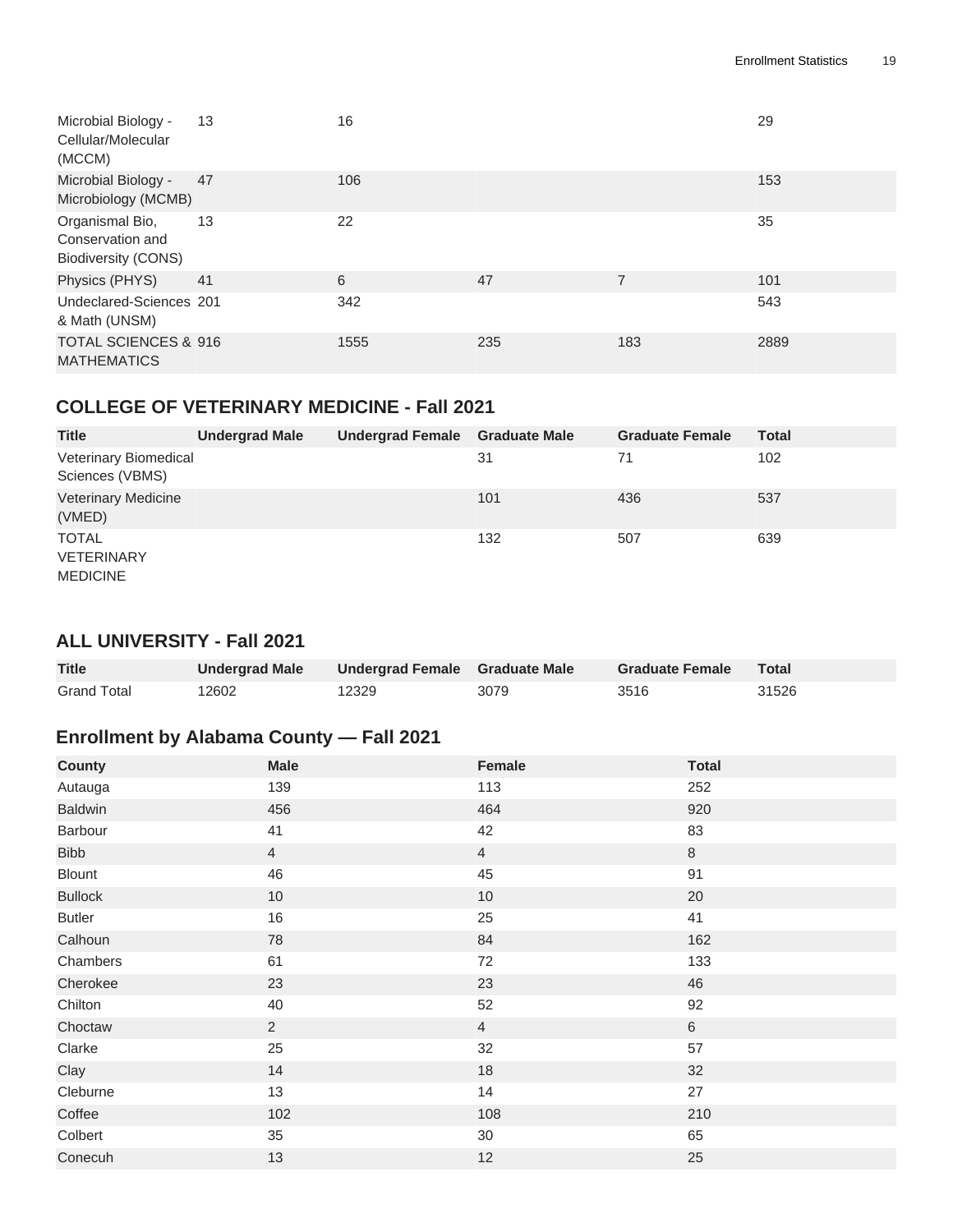| Coosa       | $\,8\,$          | 9              | 17             |
|-------------|------------------|----------------|----------------|
| Covington   | 65               | 70             | 135            |
| Crenshaw    | $\boldsymbol{9}$ | 16             | 25             |
| Cullman     | 76               | 79             | 155            |
| Dale        | 59               | 63             | 122            |
| Dallas      | 25               | 39             | 64             |
| DeKalb      | 68               | 67             | 135            |
| Elmore      | 183              | 153            | 336            |
| Escambia    | 30               | 29             | 59             |
| Etowah      | 99               | 86             | 185            |
| Fayette     | $\boldsymbol{9}$ | $\,8\,$        | 17             |
| Franklin    | 13               | $\,6\,$        | 19             |
| Geneva      | 28               | 28             | 56             |
| Greene      | $\mathbf{1}$     | $\mathbf{1}$   | $\overline{c}$ |
| Hale        | $\mathfrak{S}$   | 10             | 13             |
| Henry       | 41               | 47             | 88             |
| Houston     | 230              | 251            | 481            |
| Jackson     | 53               | 53             | 86             |
| Jefferson   | 1289             | 1190           | 2479           |
| Lamar       | $\overline{4}$   | $\,6\,$        | $10$           |
| Lauderdale  | 78               | 74             | 152            |
| Lawrence    | 11               | 15             | 26             |
| Lee         | 1329             | 1403           | 2732           |
| Limestone   | 148              | 158            | 306            |
| Lowndes     | $10$             | 11             | 21             |
| Macon       | 23               | 24             | 47             |
| Madison     | 972              | 922            | 1894           |
| Marengo     | 19               | $19$           | $38\,$         |
| Marion      | 8                | $10$           | 18             |
| Marshall    | 112              | 97             | 209            |
| Mobile      | 366              | 413            | 779            |
| Monroe      | 20               | 29             | 49             |
| Montgomery  | 496              | 458            | 954            |
| Morgan      | 154              | 166            | 320            |
| Perry       | $\overline{4}$   | $\overline{2}$ | $\,6\,$        |
| Pickens     | $10$             | 11             | 21             |
| Pike        | 22               | 47             | 69             |
| Randolph    | 36               | 38             | 74             |
| Russell     | $70\,$           | 87             | 157            |
| Saint Clair | 82               | 76             | 158            |
| Shelby      | 765              | 785            | 1551           |
| Sumter      | $\overline{4}$   | 3 <sup>1</sup> | $\overline{7}$ |
| Talladega   | 60               | 93             | 153            |
| Tallapoosa  | 96               | 107            | 203            |
| Tuscaloosa  | 65               | 82             | 147            |
| Walker      | 21               | 23             | $44\,$         |
|             | $\overline{4}$   | $\,6\,$        | $10$           |
| Washington  |                  |                |                |
| Wilcox      | $\boldsymbol{7}$ | $16\,$         | 23             |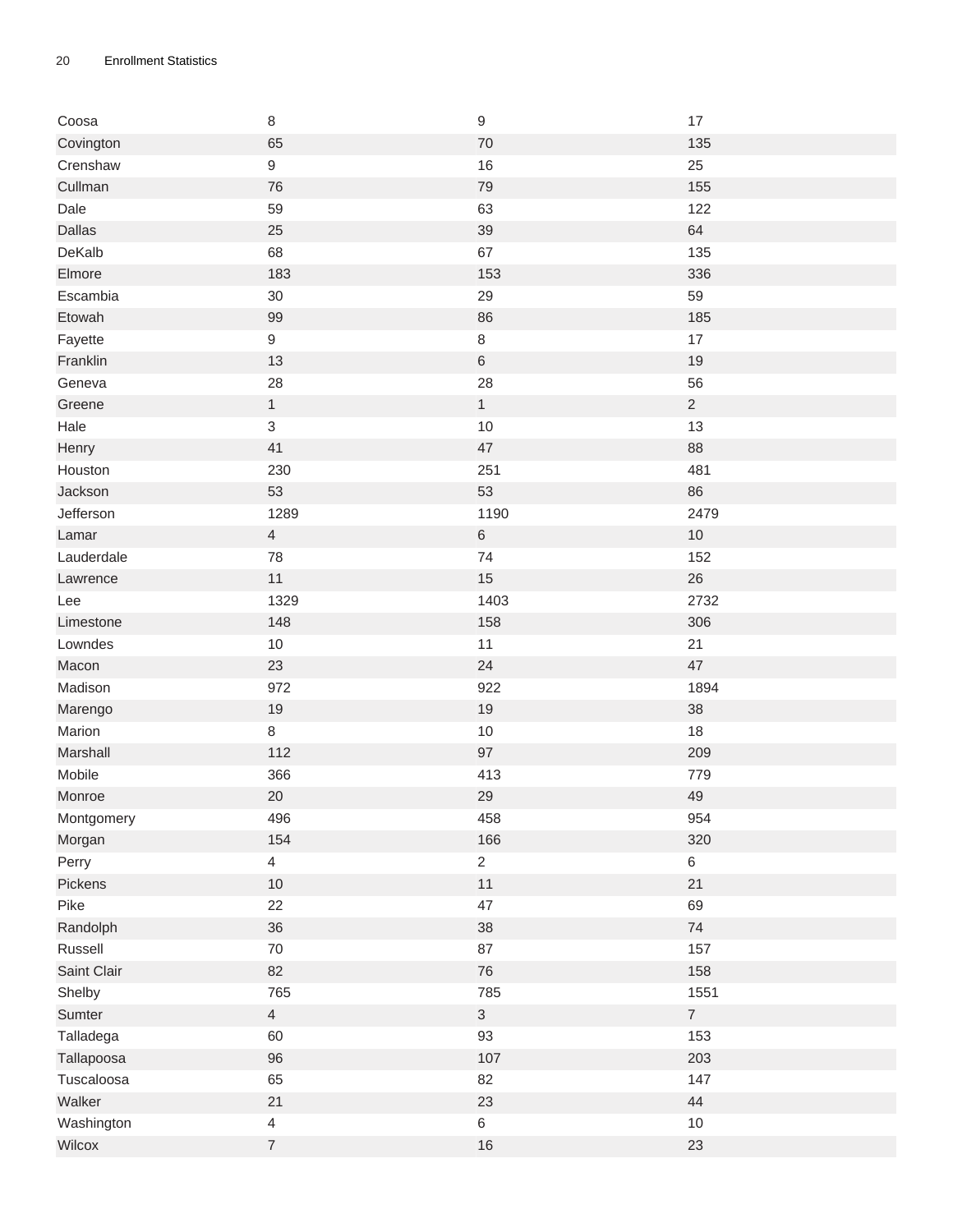| Winston |      |      | 18    |
|---------|------|------|-------|
| Total   | 8412 | 8547 | 16959 |

## <span id="page-20-0"></span>**Enrollment by State — Fall 2021**

| <b>County</b>        | <b>Male</b>    | <b>Female</b>  | <b>Total</b>     |
|----------------------|----------------|----------------|------------------|
| Alabama              | 8412           | 8547           | 16959            |
| Alaska               | $\overline{4}$ | $\,6\,$        | $10$             |
| Arizona              | 31             | 25             | 56               |
| Arkansas             | 36             | 29             | 65               |
| California           | 191            | 197            | 388              |
| Colorado             | 78             | 102            | 180              |
| Connecticut          | 45             | 55             | 100              |
| Delaware             | 12             | 16             | $28\,$           |
| District of Columbia | $\overline{7}$ | $\,6\,$        | 13               |
| Florida              | 614            | 793            | 1407             |
| Georgia              | 1905           | 1864           | 3769             |
| Hawaii               | 6              | $\sqrt{3}$     | $\boldsymbol{9}$ |
| Idaho                | $\overline{7}$ | 5              | 12               |
| Illinois             | 150            | 173            | 323              |
| Indiana              | 42             | 43             | 85               |
| lowa                 | 12             | 15             | $27\,$           |
| Kansas               | 17             | 23             | 40               |
| Kentucky             | 129            | 198            | 327              |
| Louisiana            | 85             | 98             | 183              |
| Maine                | $\mathfrak{S}$ | $\overline{7}$ | $10$             |
| Maryland             | 117            | 153            | 270              |
| Massachusetts        | 50             | 75             | 125              |
| Michigan             | 45             | 38             | 83               |
| Minnesota            | 27             | 36             | 63               |
| Mississippi          | 69             | 78             | 98               |
| Missouri             | 40             | 58             | 98               |
| Montana              | 9              | $\,6\,$        | 15               |
| Nebraska             | $\,8\,$        | $\overline{4}$ | 12               |
| Nevada               | 11             | $10\,$         | 21               |
| New Hampshire        | 11             | 13             | 24               |
| New Jersey           | 115            | 177            | 292              |
| New Mexico           | $\overline{7}$ | $\,6\,$        | 13               |
| New York             | 90             | 110            | 200              |
| North Carolina       | 252            | 282            | 534              |
| North Dakota         | 3              | $\mathbf{3}$   | $\,6\,$          |
| Ohio                 | 84             | 84             | 168              |
| Oklahoma             | 15             | 24             | 39               |
| Oregon               | 9              | 13             | 22               |
| Pennsylvania         | 111            | 133            | 244              |
| Rhode Island         | $\overline{7}$ | $\overline{7}$ | 14               |
| South Carolina       | 135            | 157            | 292              |
| South Dakota         | $\overline{2}$ | $\overline{2}$ | $\overline{4}$   |
| Tennessee            | 450            | 486            | 936              |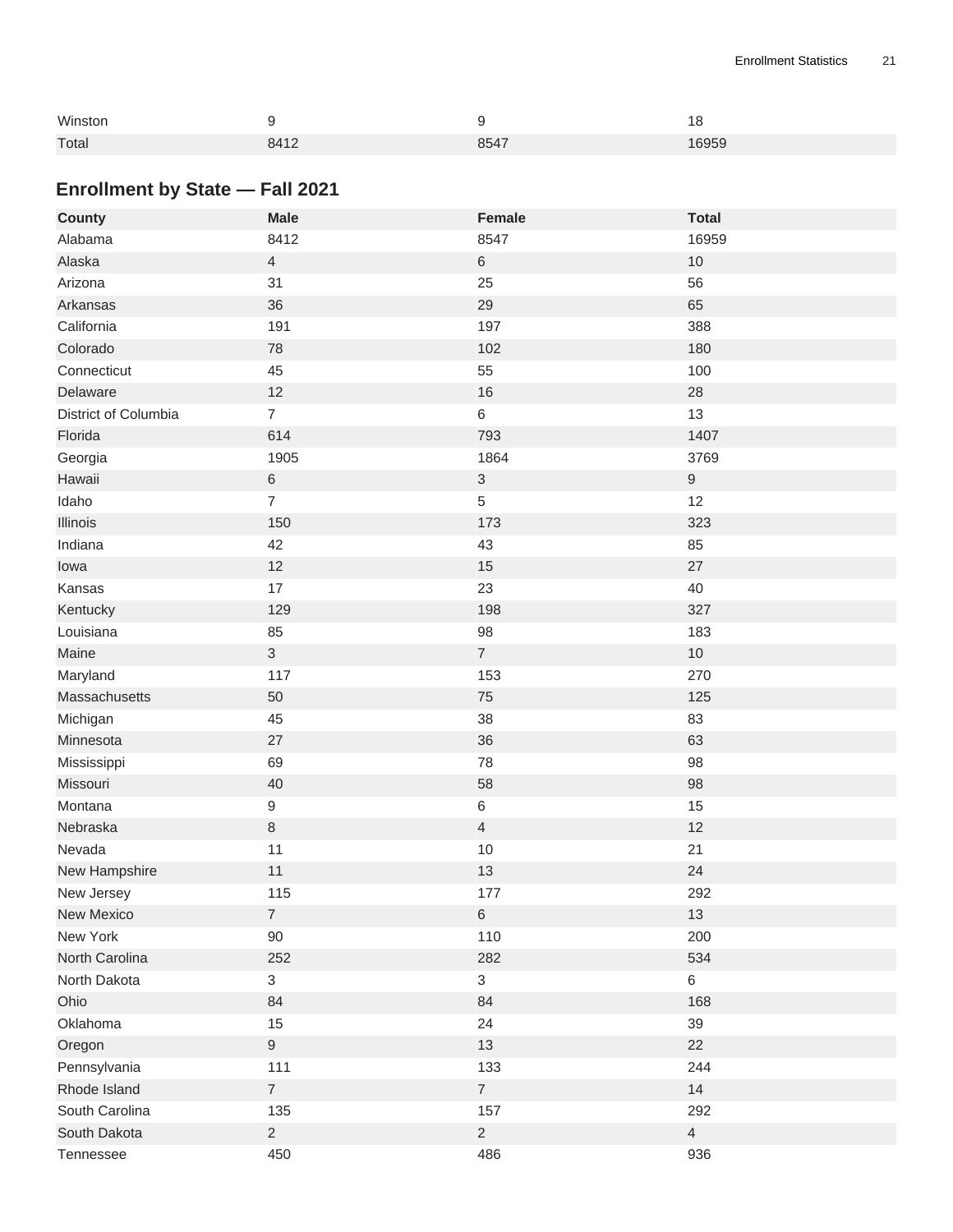#### 22 Enrollment Statistics

| Texas                     | 402   | 616            | 1018  |
|---------------------------|-------|----------------|-------|
| Utah                      | 14    | 6              | 20    |
| Vermont                   | 3     | $\overline{2}$ | 5     |
| Virginia                  | 214   | 210            | 424   |
| Washington                | 35    | 27             | 62    |
| West Virginia             | 3     | 7              | 10    |
| Wisconsin                 | 41    | 32             | 73    |
| Wyoming                   | 3     | 3              | 6     |
| <b>TOTAL (All States)</b> | 14194 | 15092          | 29286 |

#### <span id="page-21-0"></span>**U.S. Territories and Possessions - Fall 2021**

| <b>County</b>             | <b>Male</b> | <b>Female</b> | <b>Total</b> |
|---------------------------|-------------|---------------|--------------|
| Puerto Rico               |             |               | 10           |
| Virgin Islands            |             |               |              |
| US Citizens Living Abroad | 15          |               | 23           |
| <b>TOTAL</b>              | 23          | 12            | 35           |

### <span id="page-21-1"></span>**Enrollment by Foreign Country - Fall 2021**

| <b>County</b>       | <b>Male</b>    | Female           | <b>Total</b>     |
|---------------------|----------------|------------------|------------------|
| Afghanistan         | $\mathbf 1$    |                  | 1                |
| Albania             |                | $\mathbf{1}$     | $\mathbf{1}$     |
| Algeria             | $\mathbf{1}$   |                  | $\mathbf 1$      |
| Argentina           | $\mathbf{1}$   |                  | $\mathbf{1}$     |
| Armenia             | $\mathbf{1}$   | $\mathbf{1}$     | $\sqrt{2}$       |
| Australia           | $\sqrt{2}$     |                  | $\sqrt{2}$       |
| Austria             |                |                  |                  |
| Azerbaijan          | $\overline{4}$ | $\mathbf{1}$     | $\sqrt{5}$       |
| <b>Bahamas</b>      |                | $\mathbf{1}$     | $\mathbf{1}$     |
| Bahrain             |                |                  |                  |
| Bangladesh          | 75             | 35               | 110              |
| <b>Barbados</b>     |                |                  |                  |
| Benin               |                |                  |                  |
| <b>Bolivia</b>      | $\mathbf{1}$   | $\mathbf{1}$     | $\sqrt{2}$       |
| Botswana            |                |                  |                  |
| <b>Brazil</b>       | 20             | 22               | 42               |
| <b>Burkina Faso</b> |                | $\mathbf{1}$     | $\mathbf{1}$     |
| Burma (Aka Myanmar) | $\,6\,$        |                  | $\,6\,$          |
| Cameroon            | $\mathbf{1}$   |                  | $\mathbf{1}$     |
| Canada              | 10             | $\boldsymbol{9}$ | 19               |
| Cayman Islands      |                |                  |                  |
| Chad                |                |                  |                  |
| Chile               | $\,6\,$        | 3                | $\boldsymbol{9}$ |
| China               | 759            | 324              | 1083             |
| Christmas Island    | $\mathbf{1}$   |                  | $\mathbf 1$      |
| Colombia            | $\overline{4}$ | $9\,$            | 13               |
| Costa Rica          | 5              |                  | $\sqrt{5}$       |
| Cote d'Ivoire       | $\mathbf{1}$   | $\mathbf{1}$     | $\sqrt{2}$       |
| Croatia             |                | $\mathbf{1}$     | $\mathbf 1$      |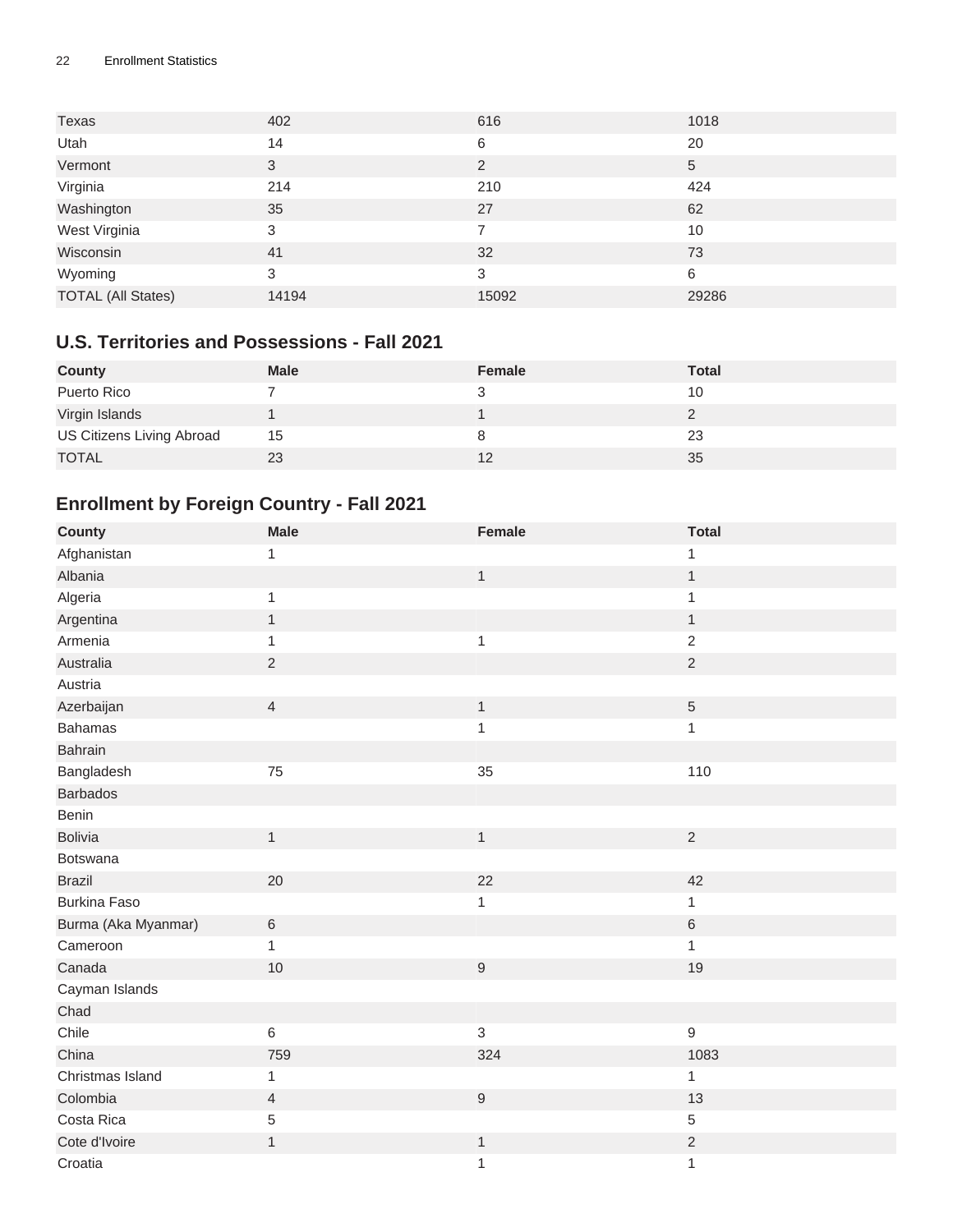| Cuba                          |                            |                           |                           |
|-------------------------------|----------------------------|---------------------------|---------------------------|
| Cyprus                        | $\mathbf{1}$               |                           | $\mathbf{1}$              |
| Czech Republic                |                            | $\mathbf{1}$              | $\mathbf{1}$              |
| D/R Of The Congo (Frm: Zaire) | $\mathbf{1}$               |                           | 1                         |
| Denmark                       | $\mathbf{1}$               | $\mathbf{1}$              | $\sqrt{2}$                |
| Dominica                      |                            |                           |                           |
| Ecuador                       | $\overline{4}$             | $\sqrt{2}$                | $\,$ 6 $\,$               |
| Egypt                         | $\sqrt{2}$                 | $\mathbf{1}$              | $\ensuremath{\mathsf{3}}$ |
| El Salvador                   | $\mathbf{1}$               | $\mathbf{1}$              | $\sqrt{2}$                |
| Eritrea                       |                            |                           |                           |
| Ethiopia                      | $\mathbf{1}$               | $\sqrt{2}$                | $\ensuremath{\mathsf{3}}$ |
| France                        | $\mathsf 3$                | 5                         | $\,8\,$                   |
| Germany                       | $\boldsymbol{9}$           | $\ensuremath{\mathsf{3}}$ | 12                        |
| Ghana                         | 13                         | 5                         | 18                        |
| Greece                        | $\sqrt{5}$                 |                           | $\,$ 5 $\,$               |
| Guatemala                     | $\boldsymbol{7}$           | $\mathbf{1}$              | $\,8\,$                   |
| Guyana                        |                            |                           |                           |
| Haiti                         | $\overline{4}$             |                           | $\overline{4}$            |
| Honduras                      | $\boldsymbol{7}$           | $\,$ 5 $\,$               | 12                        |
| Hong Kong                     | $\mathbf{1}$               |                           | $\mathbf{1}$              |
| Hungary                       |                            |                           |                           |
| India                         | 121                        | 66                        | 187                       |
| Indonesia                     | 11                         | 10                        | 21                        |
| Iran                          | 27                         | 28                        | 55                        |
| Iraq                          | $\mathbf{1}$               |                           | $\mathbf{1}$              |
| Ireland                       | $\sqrt{2}$                 | $\ensuremath{\mathsf{3}}$ | $\,$ 5 $\,$               |
| Isreal                        | $\mathbf{1}$               | $\mathbf{1}$              | $\sqrt{2}$                |
| Italy                         | $\overline{4}$             | $\,$ 5 $\,$               | $\boldsymbol{9}$          |
| Jamaica                       | $\overline{4}$             | $\overline{\mathcal{L}}$  | $\,8\,$                   |
|                               | $\sqrt{5}$                 |                           | $\,6\,$                   |
| Japan<br>Jordan               |                            | 1                         |                           |
| Kazakhstan                    | $\,$ 6 $\,$                | $\,6\,$                   | 12                        |
|                               | $\mathbf{1}$<br>$\sqrt{2}$ | 1                         | $\overline{2}$            |
| Kenya                         | $\overline{3}$             | $\,6$                     | $\,8\,$                   |
| Kuwait                        |                            | $\mathbf{1}$              | $\overline{4}$            |
| Kyrgyzstan                    |                            | $\mathbf{1}$              | $\mathbf{1}$              |
| Latvia                        |                            |                           |                           |
| Lebanon                       | $\mathbf{1}$               | $\mathbf{1}$              | $\sqrt{2}$                |
| Lesotho                       | $\mathbf{1}$               |                           | $\mathbf{1}$              |
| Libya                         | $\sqrt{2}$                 |                           | $\sqrt{2}$                |
| Lithuania                     |                            | $\mathbf{1}$              | $\mathbf{1}$              |
| Luxembourg                    |                            |                           |                           |
| Macau                         | $\mathbf{1}$               |                           | $\mathbf{1}$              |
| Mali                          |                            | $\mathbf{1}$              | $\mathbf 1$               |
| Malaysia                      | $\overline{4}$             |                           | $\overline{4}$            |
| <b>Mauritius</b>              | $\mathbf{1}$               |                           | $\mathbf{1}$              |
| Mexico                        | $\boldsymbol{9}$           | $\overline{2}$            | 11                        |
| Morocco                       |                            |                           |                           |
| Nepal                         | 28                         | $\boldsymbol{9}$          | 37                        |